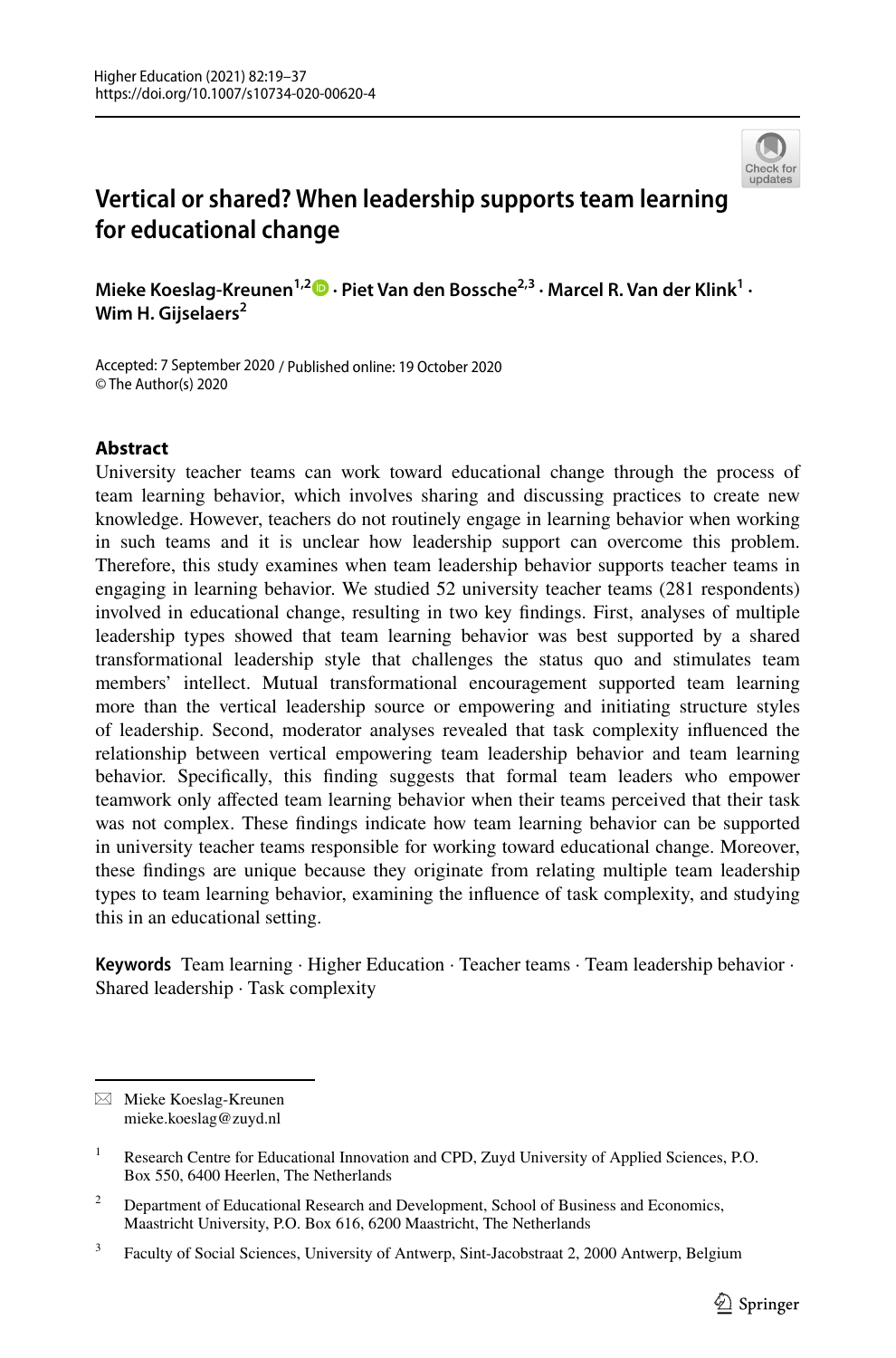# **Introduction**

Higher education institutions are under pressure to modify and reinvent their educational programs to prepare students for an increasingly complex world. These institutions are progressively challenged to become more attuned to students' needs by improving their employability and better preparing graduates for emerging jobs (Lehtinen et al. [2014](#page-17-0)). Moreover, greater workplace complexity has led to calls for new interprofessional programs that equip students with the necessary technical skills and cognitive competences (e.g., Klaassen [2018](#page-17-1)). This requires institutions to not only rethink the nature of their educational offerings but also to reconsider how education is organized and to bring university teachers<sup>[1](#page-1-0)</sup> together across classic disciplinary boundaries (Kezar [2011;](#page-17-2) Klaassen [2018](#page-17-1)). This suggests that teachers need to work in teams and engage in dialogue and inquiry.

Many modern organizations make explicit use of teams because teamwork allows professionals to combine their unique individual expertise to perform complex tasks (Kozlowski & Ilgen [2006\)](#page-17-3). Cohen and Bailey [\(1997](#page-16-0)) defned teams as "a collection of individuals who are interdependent in their tasks, who share responsibility for outcomes, who see themselves and who are seen by others as an intact social entity embedded in one or more larger social systems" (p. 241). Working in teacher teams difers from simply working together in the same group or department; it requires teachers to share responsibility for "the design or implementation of a curriculum innovation in the form of (re)design of a course or entire curriculum and/or the improvement of teaching" (Gast et al. [2017,](#page-16-1) p. 737).

Team learning behavior is a key process that enables teams to manage such complex tasks. It occurs when team members share their individual knowledge and ideas with each other and discuss and integrate what is shared at the team level (Kozlowski & Ilgen [2006\)](#page-17-3). This requires negotiating each other's input, challenging other's ideas, and vocally disagreeing with diferent views when necessary. Team members who engage in team learning behavior can yield new shared understandings that help them adapt ideas and build new solutions, which greatly contributes to team performance (Van den Bossche et al. [2006\)](#page-18-0). Moreover, purposefully identifying diferent viewpoints can help university teacher teams move beyond daily routines, allowing them to develop new knowledge and solutions together (Bronet al. [2018](#page-16-2)). Correspondingly, many scholars have found that team learning behavior is an important predictor for team performance (Hoch [2014](#page-16-3); Kozlowski & Ilgen [2006](#page-17-3); Lee et al. [2010;](#page-17-4) Somech [2006\)](#page-17-5).

However, engaging in team learning behavior is difficult because individuals are inclined to avoid disagreement and confict in a team. Adequate support is therefore essential to encourage negotiation of new ideas and avoid silence in a group (Edmondson [1999\)](#page-16-4). Leadership may help university teachers seek controversy and debate with colleagues (Furco & Moely [2012\)](#page-16-5). Koeslag-Kreunen, Van den Bossche, Hoven, Van der Klink, & Gijselaers [\(2018](#page-17-6)) observed that university teacher teams do not necessarily recognize a need to change and construct new knowledge together. This may be because university teachers are accustomed to working independently (Klein & Falk-Krzesinski [2017\)](#page-17-7). Moreover, they tend to ignore new ideas if they do not see a connection to their

<span id="page-1-0"></span><sup>&</sup>lt;sup>1</sup> University teachers are defined here as professional educators who work at higher education institutions and educate undergraduate or graduate students for a specifc profession (Houle, Cyphert, and Boggs, 1987).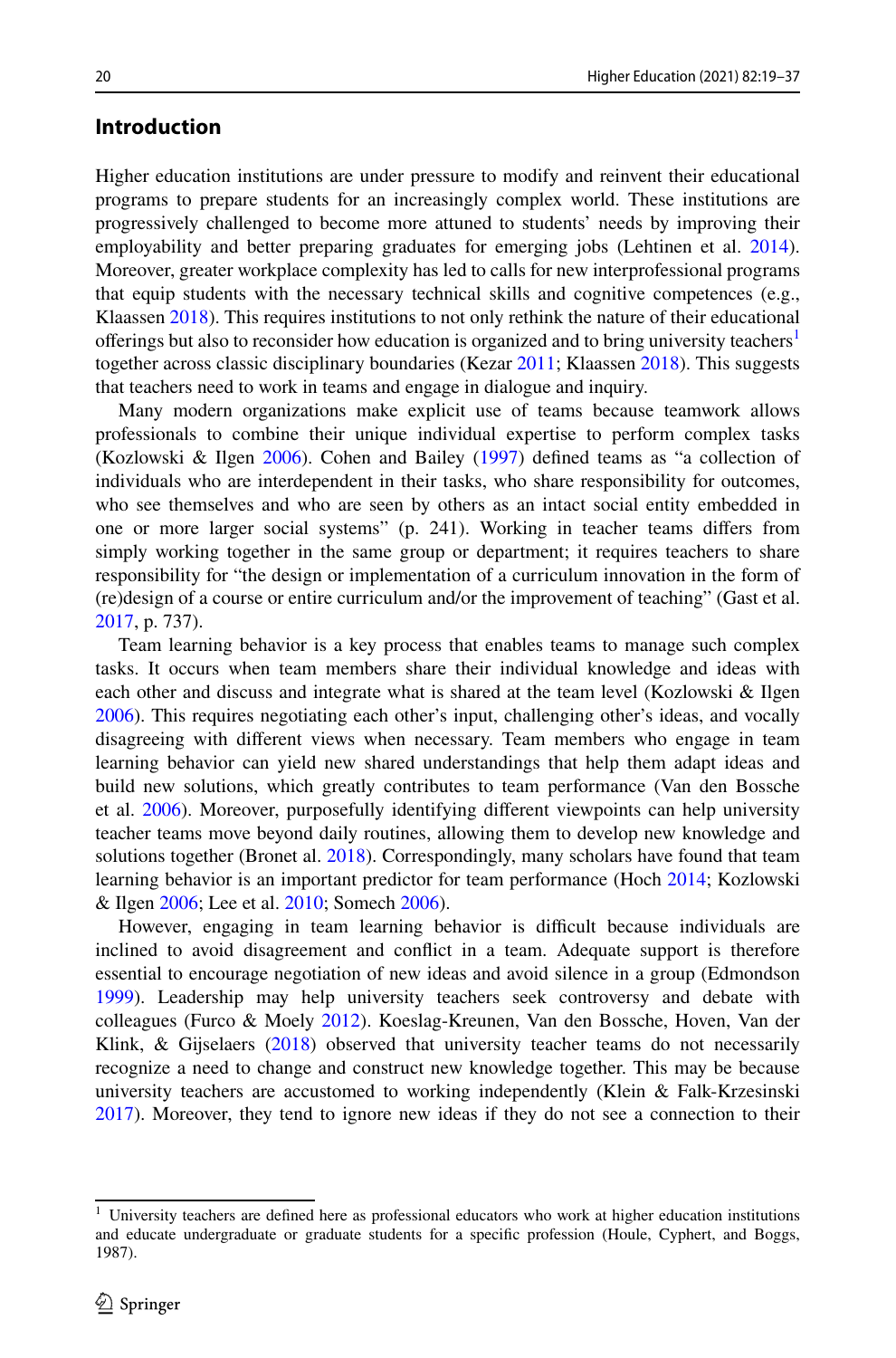practice, if they feel insecure about ideas, or if they sense a lack of support (Furco & Moely [2012\)](#page-16-5).

Leadership has often been recognized as an important factor in facilitating processes such as team learning behavior in higher education (Bryman [2007](#page-16-6); Kouzes & Posner [2019\)](#page-17-8). Leadership is generally defned as "the process of infuencing others to understand and agree about what needs to be done and how to do it, and the process of facilitating individual and collective efforts to accomplish shared objectives" (Yukl [2010,](#page-18-1) p. 8). There are many approaches to further defning processes of infuencing and facilitating others. This study builds on that variety and focuses on diferent *types* of team leadership behavior concerning two diferent *sources* and three diferent *styles* of team leadership behavior.

The *styles* we focus on represent a broad range of efective team leadership behaviors as synthesized by Burke et al.  $(2006)$  $(2006)$ . Specifically, this study concentrates on two person-focused styles—transformational (i.e., stimulating creativity) and empowering (i.e., emphasizing collaboration)—and one task-focused style—initiating structure (i.e., structuring processes). These leadership styles can originate from two *sources* of leadership: the vertical and the shared source. The *vertical source* of leadership refers to team leadership behaviors performed by the individual team leader who is formally appointed to lead the team (Pearce & Sims [2002](#page-17-9)). The *shared source* of leadership (i.e., shared leadership) refers to team leadership behaviors performed by multiple team members and emerges when they infuence each other (Nicolaides et al. [2014\)](#page-17-10). Pearce and Conger [\(2003](#page-17-11)) defned shared leadership as "a dynamic, interactive infuence process among individuals" (p. 1). It can especially help teams with complex tasks because it utilizes all the team members' leadership capacities and allows them to infuence each other regardless of formal positions (Hairon & Goh  $2015$ ). As such, understanding team leadership behavior in practice is helped by identifying which styles are performed by which sources instead of only focusing on how leadership is formally organized in terms of positions (Bouwmans et al. [2019;](#page-16-9) MacBeath [2005](#page-17-12)).

It appears that both sources of team leadership behavior can support team learning behavior. Formal team leaders (i.e., the vertical source) can, for example, challenge team members to share ideas (Bucice et al. [2010\)](#page-16-10). Team members (i.e., the shared source) can also stimulate each other, for instance by instructing one another on how to approach the task (Hoch [2014](#page-16-3)). In any case, the team's task infuences which style of team leadership behavior specifcally supports team learning behavior (Koeslag-Kreunen, Van der Klink, Van den Bossche, & Gijselaers, [2018\)](#page-17-13). Team tasks difer in terms of complexity: lowcomplexity tasks require adaptation of existing knowledge while high-complexity tasks require the creation of new knowledge (Ellström [2001](#page-16-11)). Koeslag-Kreunen, Van der Klink et al. [\(2018](#page-17-13)) showed that person-focused styles support learning behavior in teams dealing with low- and high-complexity tasks because they encourage communication and creativity. However, task-focused styles only support learning behavior in teams with low-complexity tasks because they emphasize what needs to be done and how (Koeslag-Kreunen, Van der Klink et al. [2018\)](#page-17-13).

Despite these empirical insights, it remains unclear how team leadership behavior supports team learning behavior for educational change. More than 95% of the studies in the meta-analysis of (Koeslag-Kreunen, Van der Klink et al. [2018\)](#page-17-13) were conducted outside educational settings, such as in healthcare, business, or R&D teams. Furthermore, leadership research in (higher) education largely lacks outcomes of shared leadership (Kezar & Holcombe [2017](#page-17-14)), mostly studies vertical and shared sources of leadership separately (Tian et al. [2016\)](#page-17-15), and does not focus on supporting learning behavior in teams (Gast et al. [2017\)](#page-16-1). There is also little research in other settings that relates multiple team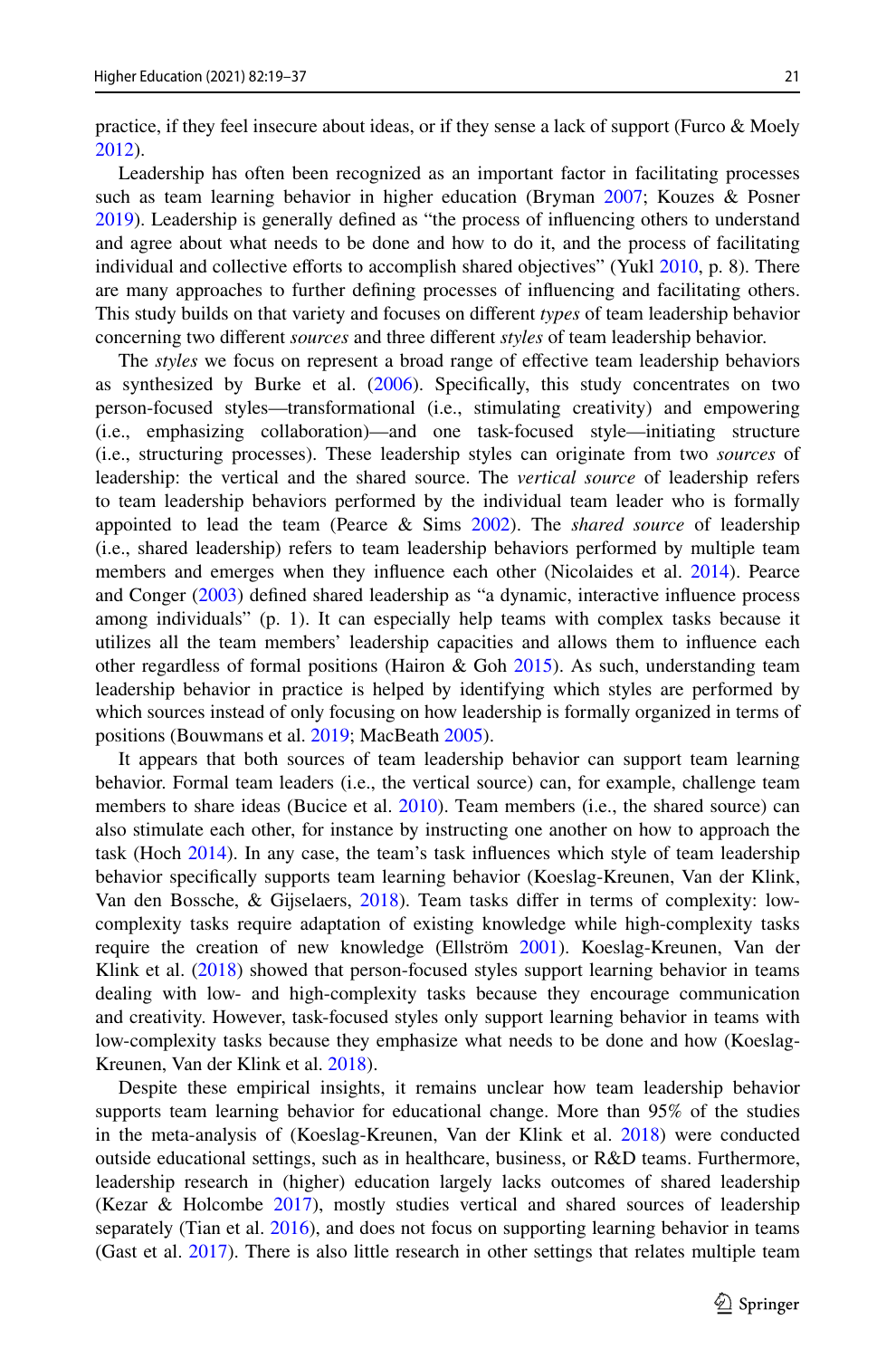

<span id="page-3-0"></span>**Fig. 1** Conceptual model with two research questions

leadership styles to team learning behavior; it mainly involves only one or two styles (Koeslag-Kreunen, Van der Klink et al. [2018\)](#page-17-13). Moreover, team leadership research rarely includes task characteristics, despite evidence showing that the specifc team task infuences the efect of diferent leadership styles (Koeslag-Kreunen, Van der Klink et al. [2018;](#page-17-13) Nicolaides et al. [2014](#page-17-10)). It is particularly important that research includes task perceptions of university teacher teams to understand how team leadership behavior can support team learning behavior since university teachers may not immediately recognize new elements in their task or the need to bring about change together (e.g., Furco & Moely [2012\)](#page-16-5).

For these reasons, the current study aims to deepen understanding of when team leadership behavior can support teacher team learning behavior. Multiple types of team leadership behavior will be included: to explore (RQ1) which types relate to team learning behavior in university teacher teams that need to work toward change, and to examine (RQ2) whether task complexity moderates a relationship between diferent types of team leadership behavior and team learning behavior. In doing so, this study builds upon previous team and educational research. Figure [1](#page-3-0) presents this study's conceptual model.

#### **Developing educational change through team learning behavior**

To work toward educational change, teacher teams need to create new ideas and knowledge together. Team learning behavior is a key process that allows university teacher teams to do so (Bron et al. [2018\)](#page-16-2). Team learning behavior is defned as the collective discourse activities of team members that enable teams to question traditions collectively, seek controversy, and use multiple inputs (Edmondson [1999](#page-16-4)).

Van den Bossche et al. [\(2006](#page-18-0)) identifed three team learning behaviors: sharing, co-construction, and constructive confict. These behaviors enable teams to shape individual interpretations of ideas and knowledge into a deeper understanding, which contributes to team performance. *Sharing* means exchanging ideas, knowledge, and experiences (Faraj & Sproull [2000\)](#page-16-12). *Co-construction* is defned as building on what is shared by refning statements, modifying previous ideas, and adapting ideas (Baker, [1994](#page-16-13)).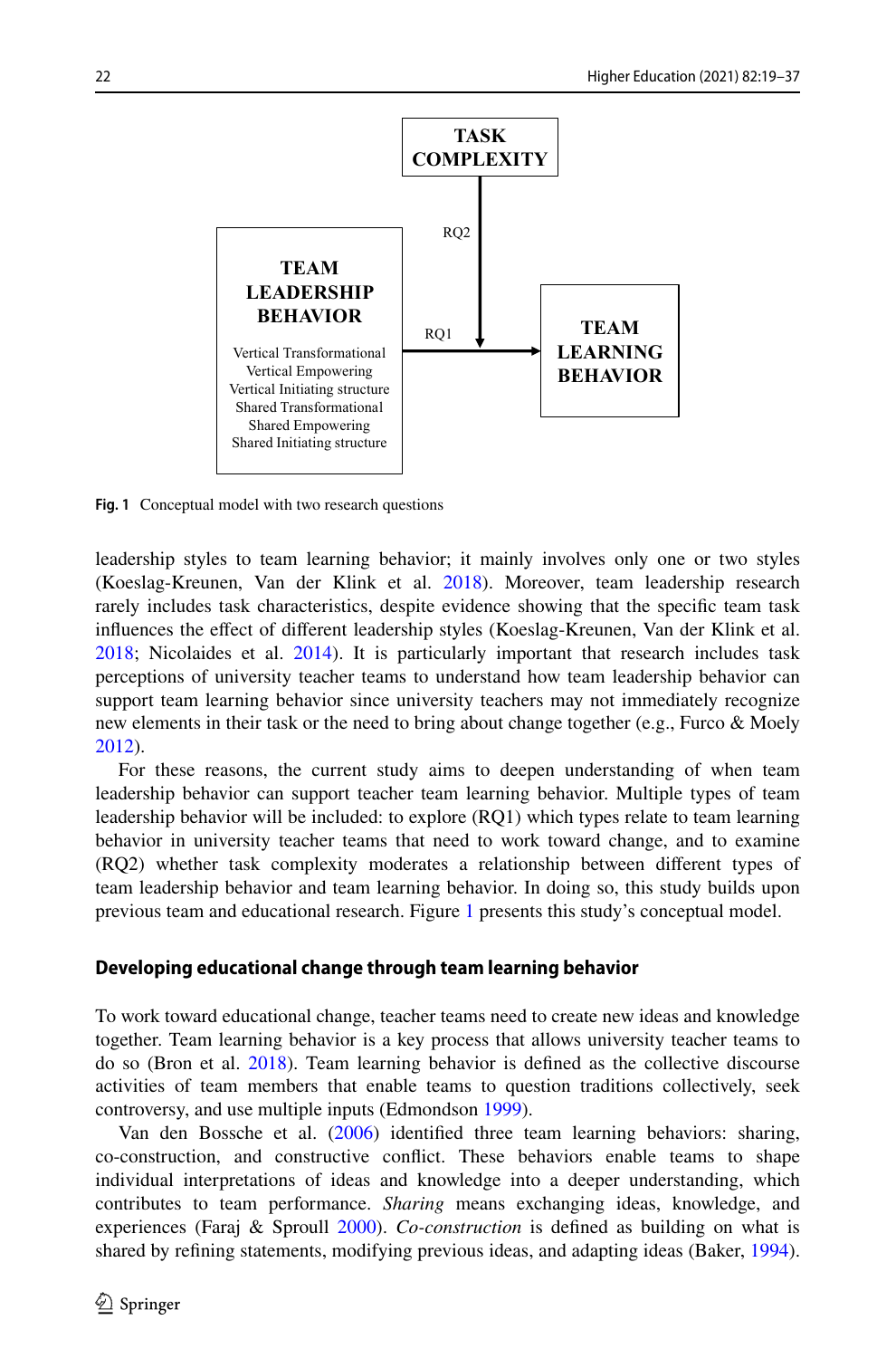*Constructive confict* involves openly acting upon diversity and discussions that may occur by asking critical questions and integrating opposing ideas into an (dis)agreement (Van den Bossche et al. [2006](#page-18-0)). These team learning behaviors can be combined in university teacher teams for educational development, but doing so requires adequate support from team leadership behavior (Koeslag-Kreunen, Van den Bossche et al. [2018](#page-17-6)).

# **Team leadership behavior for overcoming barriers to engaging in team learning behavior**

Teachers need the support of team leadership behavior to engage in team learning behavior. Teachers tend to work independently and avoid change (Furco & Moely [2012](#page-16-5); Klein & Falk-Krzesinski [2017](#page-17-7)). To identify which types of team leadership behavior are particularly supportive, this study focuses on three *styles* of leadership behavior that can originate from vertical and shared *sources*. The *vertical source* of leadership represents behaviors of the formal team leader that infuence and facilitate team processes (Pearce & Sims [2002\)](#page-17-9). The *shared source* of leadership involves behaviors performed by multiple team members that infuence and facilitate each other, regardless of their formal role (Nicolaides et al. [2014\)](#page-17-10).

Focusing on both the vertical and shared sources of team leadership behavior supports views that leadership in education is performed by both formal and informal leaders (Bouwmans et al. [2019;](#page-16-9) Young, [2017](#page-18-2)). In other words, every team member—not only formal leaders—can show team leadership behavior regardless of their position (MacBeath [2005;](#page-17-12) Young, [2017\)](#page-18-2). Indeed, both vertical and shared sources of team leadership behavior appear to co-exist in teacher teams (Koeslag-Kreunen, Van den Bossche et al. [2018](#page-17-6)). Bouwmans et al. ([2019\)](#page-16-9), for instance, identifed teacher team members in vocational education who jointly coordinated their task and had formal team leaders who set visions. Högfeldt et al. ([2018\)](#page-16-14) showed that both sources supported educational development: the vertical source provided structure for collaboration, and the shared source emphasized the input of all university teacher team members. These fndings indicate that both sources of team leadership behavior may promote team learning behavior among university teachers as well.

Consequently, focusing on the leadership behaviors of both leaders and team members, rather than solely concentrating on formal roles or the distribution of power or tasks, may increase understanding of leadership practices (Bouwmans et al., [2019;](#page-16-9) MacBeath, [2005;](#page-17-12) Tian et al., [2016\)](#page-17-15). Accordingly, this study considers which styles of leadership behavior are performed by leaders and members of university teacher teams. The aim is to understand which types (i.e., sources and styles) of leadership behavior directly relate to team learning behavior. Pearce and Sims ([2002\)](#page-17-9) showed that a vertical source and a shared source can use multiple styles of team leadership behavior. The present study includes transformational, empowering, and initiating structure as styles of team leadership behavior that have been found to support team learning behavior in various disciplines (Koeslag-Kreunen et al., 2018).

*Transformational team leadership behavior* involves motivating team members to move beyond their own interests and stimulating their creativity to change routines and solve problems (Bass & Avolio [1994](#page-16-15)). More particularly, it is important to challenge the status quo and provide intellectual stimulation to trigger the learning behavior of university teacher teams that need to develop new knowledge together. Bucic et al. [\(2010](#page-16-10)) showed that formal leaders who performed these specifc transformational behaviors supported learning in university teacher teams because they encouraged members to dare to learn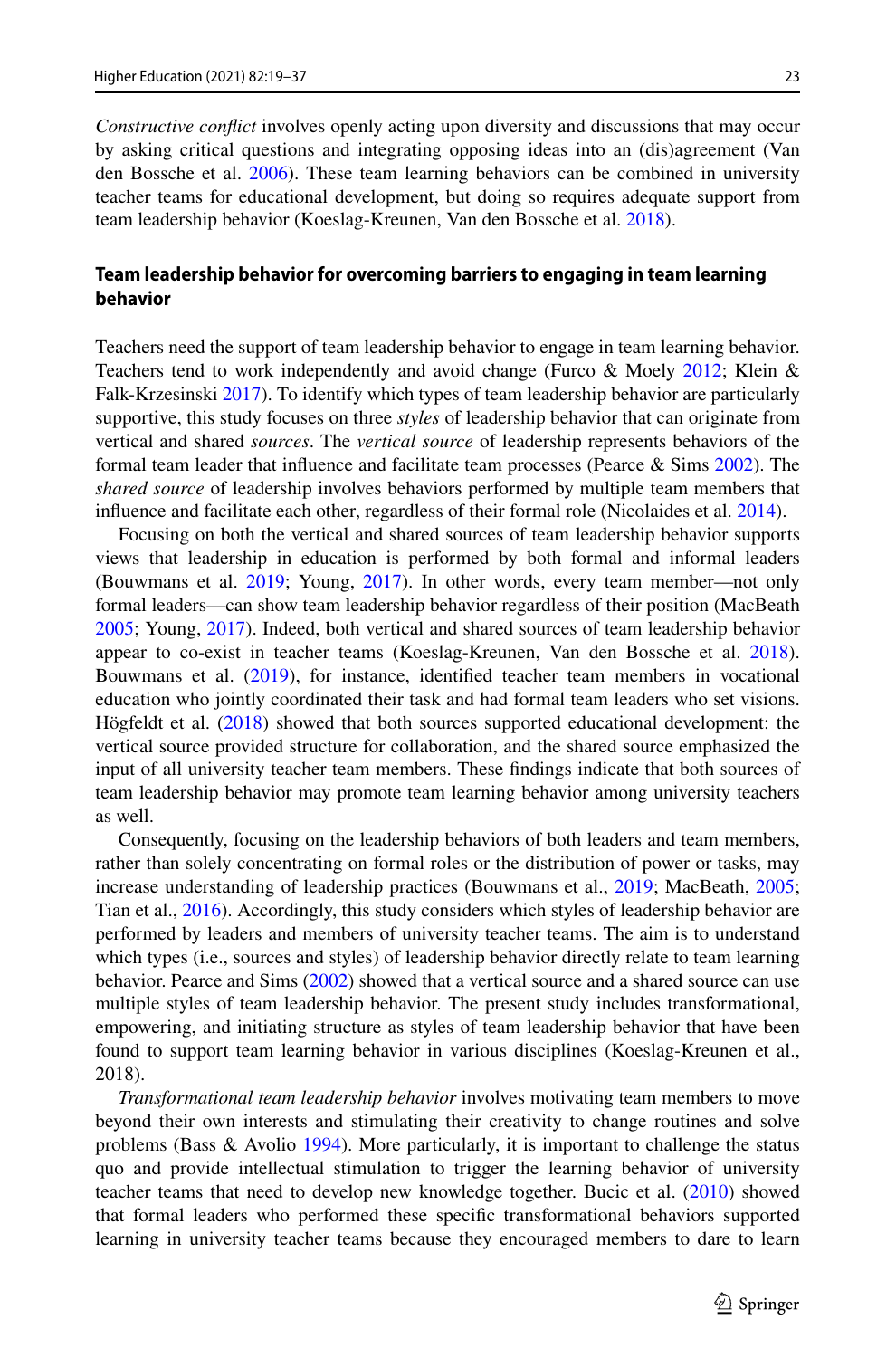and seek alternative approaches. Van Ameijde et al.[\(2009](#page-17-16)) showed that sharing such team leadership behaviors can build trust and ownership, for example by "actively involving one another in the process of sense-making" (p. 775). This motivates university teachers to contribute and build new knowledge collaboratively (Van Ameijde et al. [2009](#page-17-16)). Accordingly, transformational team leadership behavior from both vertical and shared sources that challenge the status quo and provide intellectual stimulation may support the learning of university teacher teams engaged in educational change.

*Empowering team leadership behavior* is defned as actively developing the team's self-management skills (Burke et al. [2006\)](#page-16-7). Empowerment can be displayed in behaviors such as setting participative goals and encouraging teamwork (Pearce & Sim [2002](#page-17-9)). Encouraging teamwork can support teams in perceiving teamwork as an opportunity for learning instead of an unknown obstacle (Pearce & Sims [2002](#page-17-9)); this may be important for team learning among university teachers because of their independent work tradition (Klein & Falk-Krzesinski [2017\)](#page-17-7). Indeed, Bryman [\(2007](#page-16-6)) concluded that efective leaders in higher education encourage communication, participative decision-making, and collaboration. In addition, Koeslag-Kreunen, Van den Bossche et al. ([2018\)](#page-17-6) indicated that team members who discussed individual issues at the team level instead of keeping those issues at an individual level seemed to contribute to integrating knowledge at the team level. For these reasons, we assume that empowering team leadership behavior from both sources supports team learning behavior among university teacher teams by encouraging them to engage in teamwork.

*Initiating structure* involves assigning team tasks, working methods, and goals (Burke) et al. [2006\)](#page-16-7). Initiating structure from the vertical source may support team learning behavior among university teacher teams because it can serve as a strategy for focusing the interaction (Somech [2006\)](#page-17-5). Organizing structure together, the shared source, can support the involvement of all team members (Högfelt et al., [2018](#page-16-14)). For instance, team members can do this by telling each other what to do and how (Hoch [2014](#page-16-3)).

In sum, we suggest that vertical and shared sources of leadership behavior can promote team learning behavior through transformational, empowering, and initiating structure styles. Still, it is not clear which types of team leadership behavior relate to team learning behavior in university teacher teams. This could be because the diferent leadership sources and styles have mostly been studied separately (Tian et al. [2016](#page-17-15)) or have been mainly related to team performance instead of team learning behavior (Burke et al. [2006;](#page-16-7) Nicolaides et al. [2014\)](#page-17-10), and such concepts are rarely studied in educational settings (Koeslag-Kreunen, Van der Klink et al. [2018](#page-17-13)). As a result, we formulated the frst research question:

Research question 1. Which types (i.e., sources and styles) of team leadership behavior relate to team learning behavior in university teacher teams that need to work toward change?

#### **The moderating role of task complexity**

The perception of task complexity among university teacher teams may infuence which specifc types of team leadership behavior support their learning behavior. This study defines task complexity as the perceived level of difficulty and the absence of standard solutions (Cooke et al. [2001](#page-16-16)). If team members perceive that a task has a low level of complexity, they may assume it is sufficient to use and adapt existing knowledge and routines (Ellström [2001\)](#page-16-11). Perceiving a task as highly complex indicates that team members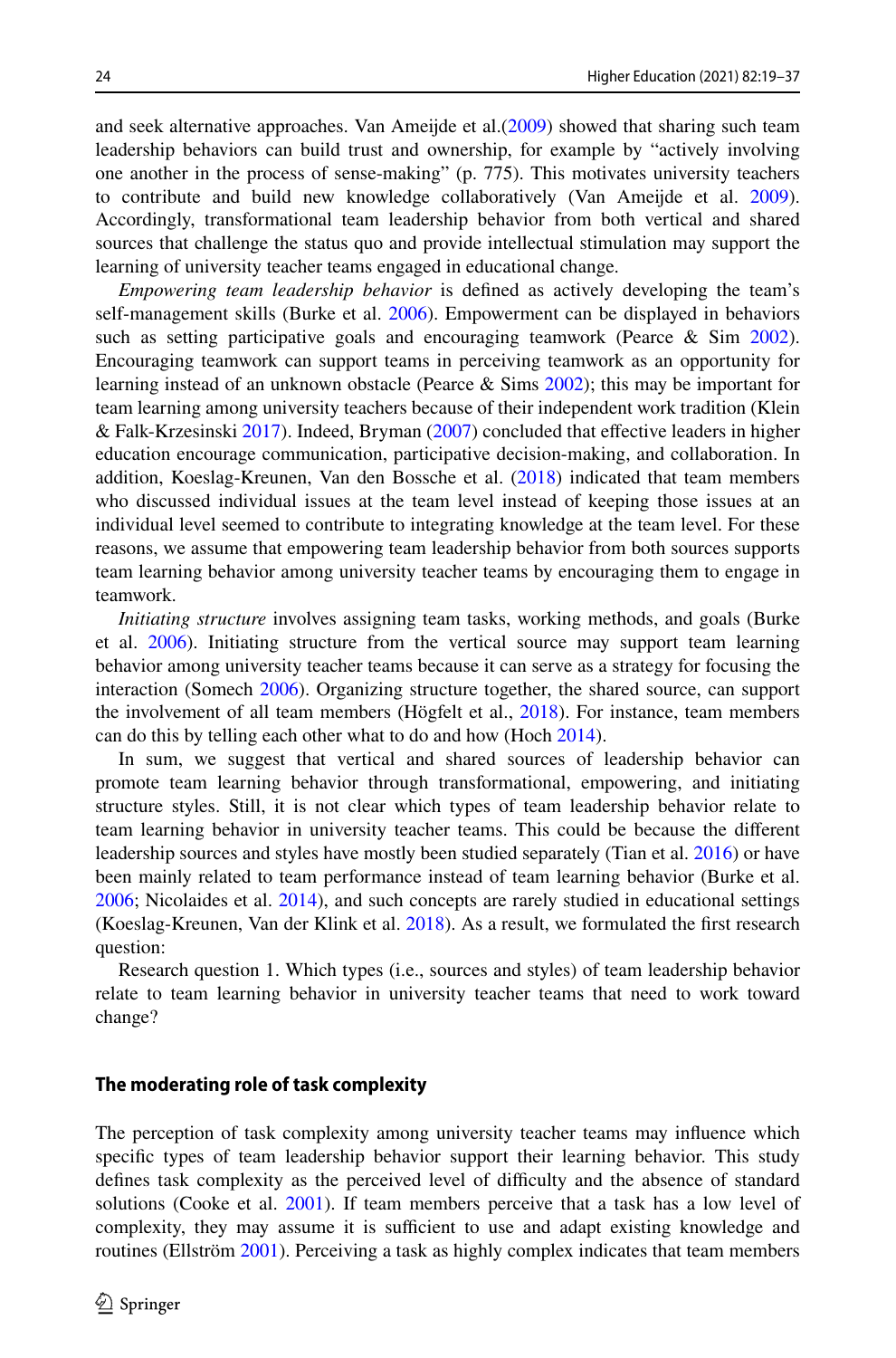sense they cannot rely on their existing knowledge (Cooke et al. [2001\)](#page-16-16). They recognize the need to develop new knowledge together to manage the difficulty and create new solutions (Ellström [2001\)](#page-16-11). Koeslag-Kreunen, Van der Klink et al. ([2018\)](#page-17-13) showed that team learning behavior for tasks with both low- and high-level complexity is supported by transformational and empowering vertical leadership behavior because those styles focus on dealing with uncertainties and encouraging interactions. Team learning behavior for tasks with low-level complexity is supported by vertical leadership behavior that initiates structure because it focuses on reinforcing routines and using protocols (Koeslag-Kreunen, Van der Klink et al. [2018\)](#page-17-13). It is unclear how task complexity moderates the infuence of shared team leadership behavior, since previous research does not diferentiate between specifc shared team leadership behaviors or does not relate leadership behavior to team learning behavior (Koeslag-Kreunen, Van der Klink et al. [2018](#page-17-13); Nicolaides et al. [2014](#page-17-10)). As such, the second research question is:

Research question 2. Does the perceived task complexity moderate a relationship between team leadership behavior and team learning behavior?

# **Methods**

#### **Setting, sampling, and procedure**

This study was conducted at a Dutch university of applied sciences that uses a team approach to develop educational innovations. This institution is organized in nine domainspecifc professional schools (e.g., technology, business, arts) headed by a board of governors and a monitoring supervisory board. Each school is led by a management team consisting of one managing director and several operational managers. The schools ofer undergraduate tracks, professional bachelor's and master's degrees, and post-graduate programs for specifc professions (e.g., hotel managers and physiotherapists). The main task of the university teachers working in these programs is teaching for professional practice and advancing the knowledge and practice of professions through practice-based research and development (Houle et al. [1987\)](#page-16-17). Their work is mostly organized in various forms of collaboration.

Members of each school's management teams were invited to help identify teams for this study. They were asked to identify teams of university teachers who share responsibility for an innovative or new task that contributes to educational change, such as adapting curricula to new professional qualifcations. The team had to include between three and 20 members and have a minimum team age of at least 2 months to ensure sufficient occurrence of team interactions. The presence of a formal leader who was appointed to lead the team was not a selection criterion; teams with and without formal team leaders were selected.

We used a three-step selection process to identify teams for this study. First, we identifed 86 teacher teams who were engaged in educational change projects. We then approached the team leader and/or team members to request their participation in this study. We explained the study's purpose and assured confdentiality. Second, we asked these teams to describe their team task to ensure we selected teams with innovative tasks. Teams that did not meet these criteria were excluded from further study. Third, we selected teams representing diferent disciplinary domains: arts, business and economics, educational sciences, engineering, health, law, management, and social studies.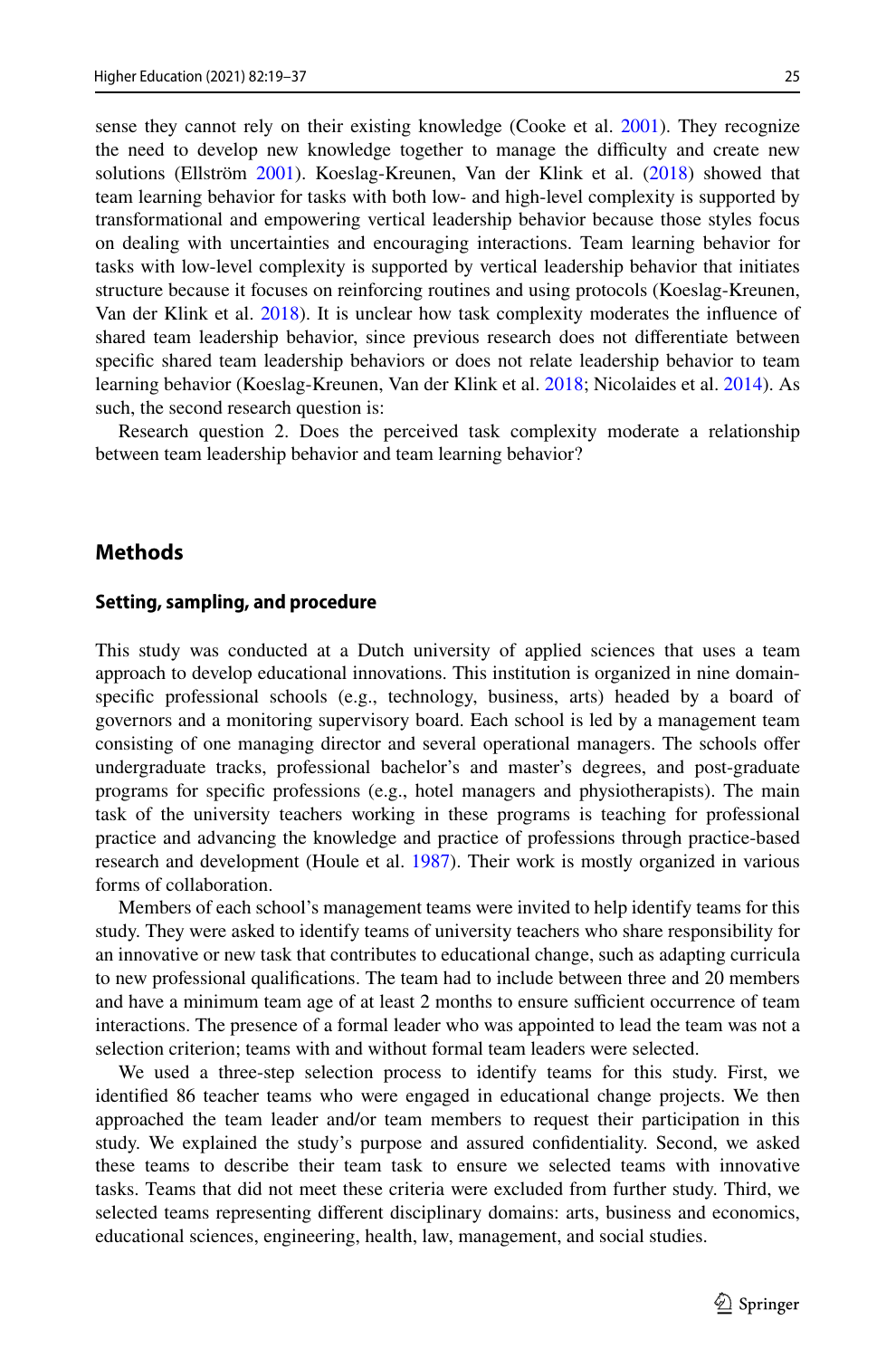Team tasks varied, but all contained goals to work toward educational change. These ranged from developing new curricula, conducting multidisciplinary research, developing a diferent educational management strategy, and implementing new interprofessional courses to evaluating and redesigning existing assessment forms. Of the 86 teams we contacted, 25 teams did not participate for diferent reasons: *no response/follow-up* = 8; *no time for participation* = 3; *did not meet criteria of shared responsibility for an innovative or new task*  $= 8$ ; *did not participate*  $= 6$ . This resulted in a sample of 61 teams (319) participants).

Teams with a representative response of at least two thirds of their members were selected for analyses (Van Mierlo et al. [2008\)](#page-18-3). Using these criteria, we selected 52 (281 participants) of the initial 61 teacher teams, with a mean team age of 1.52 years  $(SD=2.01,$ *range* =  $0.25$  to 12.5 years) and an average team size of 7.76 members (*SD* = 5.38, *range*  $= 2$  to 20). On average, the participants (50% female) were 46.44 years old and had worked at this university for 11.22 years. Forty-three teams had a formally appointed leader who each led one team in our sample, enabling analyses of both shared and vertical leadership behavior in those teams.

#### **Instruments**

A questionnaire was used to measure team learning behavior, team leadership behavior, and task complexity. We used measures taken from published and validated questionnaires to evaluate each team construct.

*Team learning behavior* was measured with the nine-item scale used by Van den Bossche et al. [\(2006](#page-18-0)). Example item: "Team members elaborate on each other's information and ideas." A record error caused one dysfunctional item.

*Team leadership behavior* was assessed using three scales from Pearce and Sims [\(2002](#page-17-9)) that measure three styles of team leadership behavior: (1) *Transformational leadership* (eight items: three items on "Challenging the status quo," fve items on "Intellectual stimulation"), (2) *Empowering* (three items on "Encouraging teamwork"), and (3) *Initiating structure* (six items: three items on "Assigned goals," three items on "Instruction and command"). Example items: "My team leader/members is/are non-traditional type(s) that 'shake(s) up the system' when necessary" (transformational), "My team leader/ members encourage(s) me to work together with other individuals who are part of the team" (empowering), and "When it comes to my work, my team leader/members give(s) me instructions on how to carry it out" (initiating structure). We used the method Pearce and Sims [\(2002](#page-17-9)) applied to measure each style for the vertical and shared sources of team leadership behavior. This method measured the items twice for each specifc style of team leadership behavior: "once for their team leader (vertical leadership) and once for their team members as a whole (shared leadership)" (Pearce & Sims,  $2002$ , p. 179). Nine teams in our sample indicated they had no formally appointed team leader, so their questionnaire did not include the vertical leadership items.

Perceived *task complexity* was measured with the five-item scale used by Sarin and McDermott [\(2003](#page-17-17)). Example item: "The development process associated with the product was relatively simple" (reverse scored). These items were accompanied by the following short definition of complexity: "Complexity is defined here as the level of difficulty and the absence of standard solutions."

Team size and team age were included as *control variables*.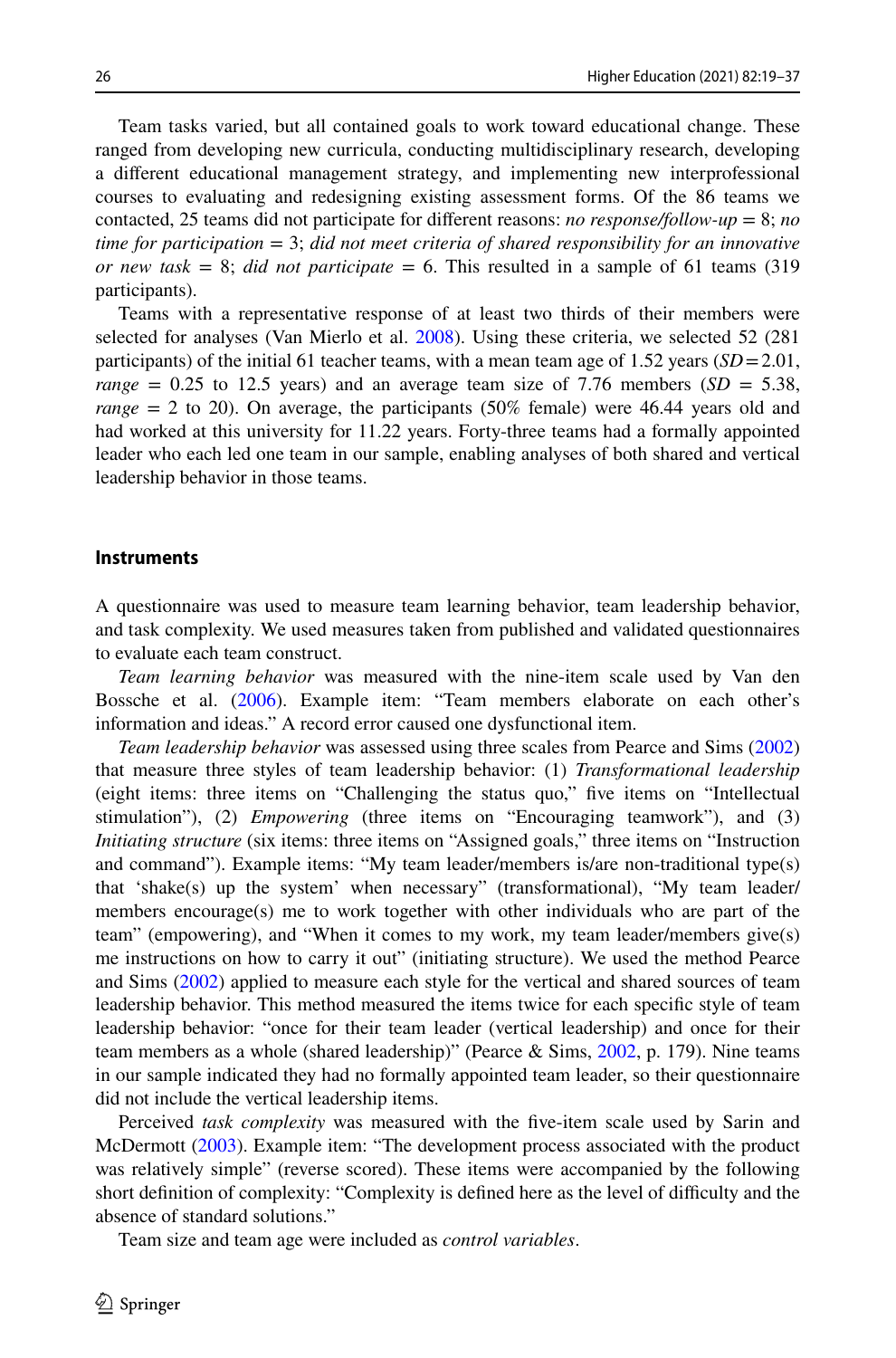The questionnaire was sent digitally to the individual participants and asked questions about the participant's team. We frst asked which team the participant belonged to (and its size and age) and then asked about team learning behavior, team leadership behavior, and task complexity. The scale items started with the instruction: "Please indicate to what extent you agree with the following statements regarding this team." The response scale ranged from 1 (strongly disagree) to 7 (strongly agree). The internal consistencies of the scales were sufficiently high based on Cronbach  $\alpha$  values (ranged from 0.82 to 0.94) calculated based on the initial sample of 319 participants. Table [1](#page-9-0) presents the descriptives, correlations, and internal consistencies.

#### **Multiple source ratings and data aggregation**

The team constructs were self-rated by team members and leaders who were considered capable of refecting on and ofering multiple perspectives on performed team behaviors (Atwater, Waldman, & Brett, [2002\)](#page-15-0). No diferentiation was made between the individual scores of the formal leader and the members per team. These individual data points were considered as repeated measures per construct, since these scores are interdependent and related to the team level of the judged construct, and are therefore only meaningful for interpretation when aggregated at the team level (Van Mierlo et al., [2008](#page-18-3)).

Three measures were used to assess whether this data aggregation was reliable (Dixon & Cunningham, [2006](#page-16-18)). First, we assessed the level of agreement among the raters and corrected it for the number of items per scale by computing the  $r_{WGH}$  multiple item estimate of James, Demaree, and Wolf ([1984\)](#page-17-18). Per variable, the median was taken based on the  $r_{WG(J)}$ s per team;  $r_{WG(J)} > 0.71$  is considered a strong and  $r_{WG(J)} > 0.91$  a very strong agreement (LeBreton & Senter, [2008](#page-17-19)). Second, the intra-class correlations (*ICC1*) were calculated to assess whether the data was nested in teams, meaning that ratings depend on the team rather than being independent of the team, with  $> 0.50$  as the cutoff point (LeBreton & Senter, [2008\)](#page-17-19). Following Cohen and Dovey ([2005\)](#page-16-19), the formula for unequal group sizes in an unbalanced design was used. Third, the extent to which the teams difer from each other was assessed by calculating interclass correlations (ICC2). We used Bliese's ([2000\)](#page-16-20) ICC2 formula with  $> 0.50$  as the cutoff point (LeBreton & Senter, [2008](#page-17-19)). Table [2](#page-10-0) presents the three aggregation indices per team construct. Based on these indices, we concluded that it is sufficiently reliable to aggregate the individual ratings at the team level.

### **Analyses**

The data analyses involved several steps. Missing data on team age for three teams were substituted by the mean. Skewness and kurtosis values indicated a normal distribution of the data. Next, the correlation matrix (see Table [1\)](#page-9-0) was scanned to check for multicollinearity to ensure meaningful interpretation (Field, [2009](#page-16-21)). The correlation between team learning behavior and shared transformational team leadership behavior was above  $r > 0.80$  ( $r = 0.84$ ), for which variance inflation factors (VIFs) were calculated. Their VIF reached a maximum of 5.19. To ensure the independence of these scales, their eigenvalues per factor were examined by running principal axis factoring. The eigenvalues ranged from 0.665 to 0.899 for team learning behavior and from 0.510 to 0.885 for shared transformational team leadership. One item of shared transformational leadership (i.e., "My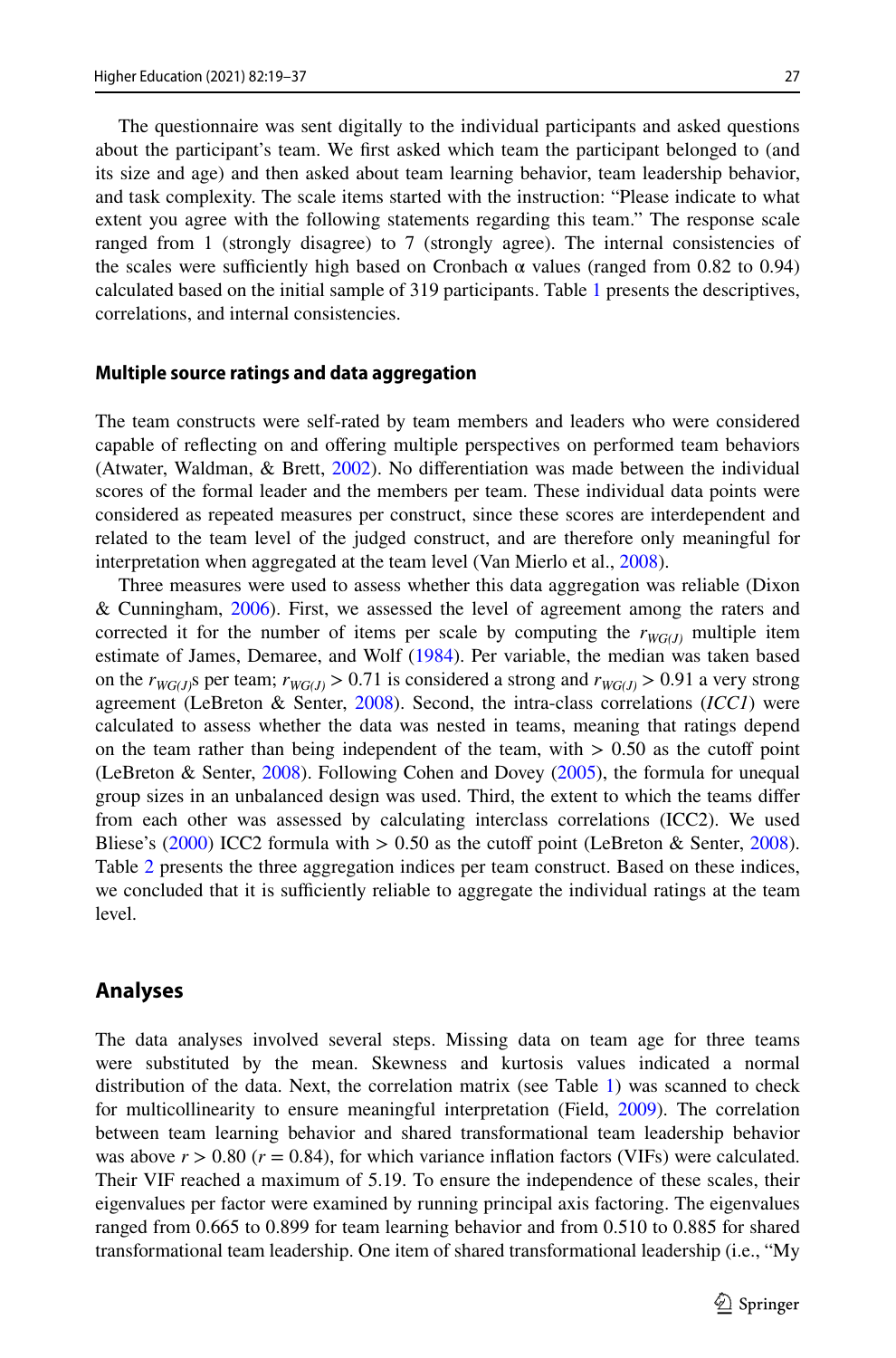|                                                                                                                                        | $\mathbb{Z}$ | GS   |                            |                                                 |                                              |                                                      |                    |                                  |                     | $^{\circ}$ | $\circ$                                       | $\approx$ |
|----------------------------------------------------------------------------------------------------------------------------------------|--------------|------|----------------------------|-------------------------------------------------|----------------------------------------------|------------------------------------------------------|--------------------|----------------------------------|---------------------|------------|-----------------------------------------------|-----------|
| 1. Team size                                                                                                                           | 5.40         | 3.64 |                            |                                                 |                                              |                                                      |                    |                                  |                     |            |                                               |           |
| 2. Team age (years)                                                                                                                    | 1.52         | 2.01 | $0.70**$                   |                                                 |                                              |                                                      |                    |                                  |                     |            |                                               |           |
| 3. Team learning behavior                                                                                                              | 5.72         | 0.67 | $-0.39**$                  |                                                 |                                              |                                                      |                    |                                  |                     |            |                                               |           |
| 4. Vertical transformational leadership                                                                                                | 5.73         | 0.67 | 0.04                       |                                                 |                                              |                                                      |                    |                                  |                     |            |                                               |           |
| 5. Vertical empowering leadership                                                                                                      | 5.51         | 0.73 | $-0.13$<br>0.03<br>- 0.30* | $-0.18$ $-0.02$ $-0.07$ $-0.03$ $-0.12$ $-0.15$ | $(0.91)$<br>0.49**<br>0.26<br>0.25<br>0.82** | $(0.94)$<br>0.67 **<br>0.52 **<br>0.45 **<br>0.45 ** | (0.87)             |                                  |                     |            |                                               |           |
| 6. Vertical initiating structure leadership                                                                                            | 4.60         | 0.91 |                            |                                                 |                                              |                                                      | 0.23               |                                  |                     |            |                                               |           |
| 7. Shared transformational leadership                                                                                                  | 5.48         | 0.67 |                            |                                                 |                                              |                                                      |                    | $(0.90)$<br>0.14<br>0.15<br>0.14 | (0.92)              |            |                                               |           |
| 8. Shared empowering leadership                                                                                                        | 5.14         | 0.66 | $-0.23$                    |                                                 | $0.66***$                                    |                                                      | $0.25$<br>$0.48**$ |                                  |                     | $(0.82)$   |                                               |           |
| 9. Shared initiating structure leadership                                                                                              | 4.52         | 0.68 | 0.25                       | $-0.31*$                                        | $0.58**$                                     | 0.20                                                 | 0.07               |                                  | $0.78***$<br>0.64** | $0.76***$  |                                               |           |
| 10. Task complexity                                                                                                                    | 5.62         | 0.81 | $-0.08$                    | $-0.14$                                         | 0.22                                         | $0.30*$                                              | 0.26               | $-0.01$                          | 0.26                | $0.33*$    | $\begin{array}{c} (0.88) \\ 0.16 \end{array}$ | (0.85)    |
| $N = 52$ teams ( $N = 43$ teams for vertical team leadership). Scale reliabilities are in parentheses along the diagonal ( $N = 319$ ) |              |      |                            |                                                 |                                              |                                                      |                    |                                  |                     |            |                                               |           |
| * $p < 0.05$ ; ** $p < 0.01$ (two-tailed)                                                                                              |              |      |                            |                                                 |                                              |                                                      |                    |                                  |                     |            |                                               |           |

Table 1 Descriptives, correlations, and internal consistencies among team-level variables **Table 1** Descriptives, correlations, and internal consistencies among team-level variables

<span id="page-9-0"></span> $\underline{\textcircled{\tiny 2}}$  Springer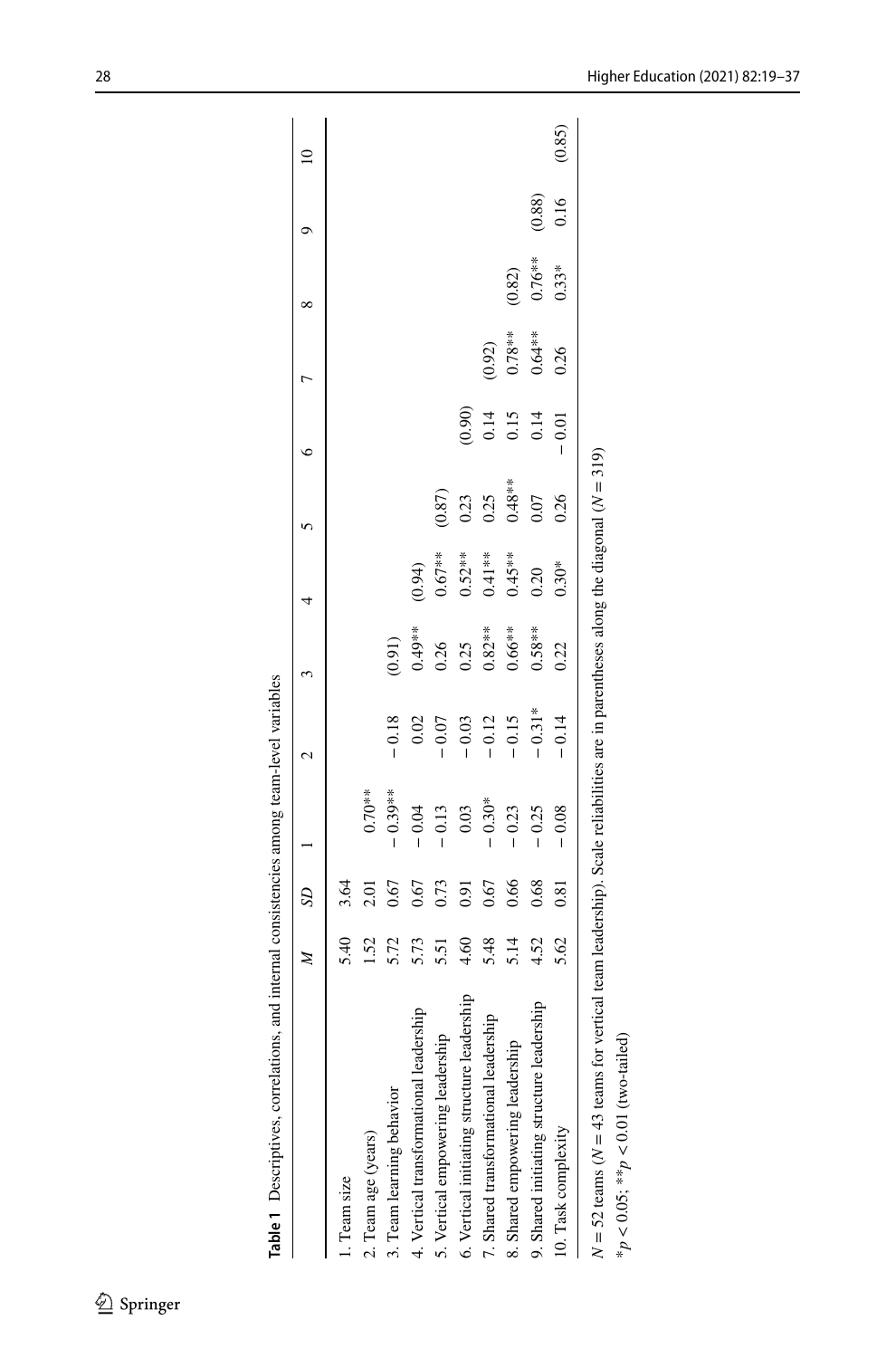|                                   |                      | $R_{WG(J)}$ | ICC1 | ICC <sub>2</sub> |
|-----------------------------------|----------------------|-------------|------|------------------|
| Team learning behavior            |                      | 0.97        | 0.81 | 0.77             |
| Vertical team leadership behavior | Transformational     | 0.94        | 0.66 | 0.49             |
|                                   | Empowering           | 0.84        | 0.58 | 0.26             |
|                                   | Initiating structure | 0.94        | 0.57 | 0.23             |
| Shared team leadership behavior   | Transformational     | 0.95        | 0.75 | 0.66             |
|                                   | Empowering           | 0.79        | 0.67 | 0.51             |
|                                   | Initiating structure | 0.86        | 0.68 | 0.53             |
| Task complexity                   |                      | 0.89        | 0.77 | 0.71             |

<span id="page-10-0"></span>

|  |  | <b>Table 2</b> Aggregation indices per team construct |  |  |  |
|--|--|-------------------------------------------------------|--|--|--|
|--|--|-------------------------------------------------------|--|--|--|

*RWG(J)* multiple item median within group agreement, *ICC1* intra-class correlations for unequal group sizes examining total variance due to team variance, *ICC2* intra-class correlations examining distance between variance and within variance

team members emphasize the value of questioning team members") was excluded from this scale because it had a factor loading of 0.757 on the team learning factor and only 0.442 on the shared transformational leadership factor. After this exclusion, the correlation remained high ( $r = 0.82$ , as displayed in Table [1\)](#page-9-0), but their VIF decreased to an acceptable 3.28. This indicated that multicollinearity is not expected between these variables (Field, [2009](#page-16-21)).

Next, two sets of regression analyses were conducted to answer the two research questions. First, a multiple linear regression analysis was conducted to test which leadership types relate to team learning behavior (RQ1). Then, we conducted six separate series of moderator analyses as described by Hayes ([2013\)](#page-16-22), using PROCESS for SPSS version 2.16.3 as a computational tool. These series tested whether perceived task complexity moderates a relationship between team leadership behavior and team learning behavior (RQ2). If there was an interaction effect, task complexity was divided into two equal groups with the mean score as the cutoff point (i.e., low =  $\lt$  5.62 and high =  $> 5.62$ ) to specify the effect.

### **Results**

The results are presented in three sections. The frst section presents bivariate correlations (see Table [1\)](#page-9-0). The second section presents the results from the two sets of multiple linear regression analysis to answer the frst research question: which types (i.e., sources and styles) of team leadership behavior relate to team learning behavior in university teacher teams that need to work toward change? The third section involves the moderator analyses that answer the second research question: does the perceived task complexity moderate a relationship between team leadership behavior and team learning behavior?

First, the correlation matrix (Table [1\)](#page-9-0) shows significant positive correlations between the shared transformational team leadership behaviors and team learning behavior ( $r = 0.82$ ) for transformational;  $r = 0.66$  for empowering;  $r = 0.58$ ,  $p < 0.01$  for initiating structure). Vertical transformational team leadership behaviors also correlated with team learning behavior ( $r = 0.49$ ,  $p < 0.01$ ). Furthermore, team size was negatively correlated with team learning behavior ( $r = -0.39$ ,  $p < 0.01$ ) and shared transformational team leadership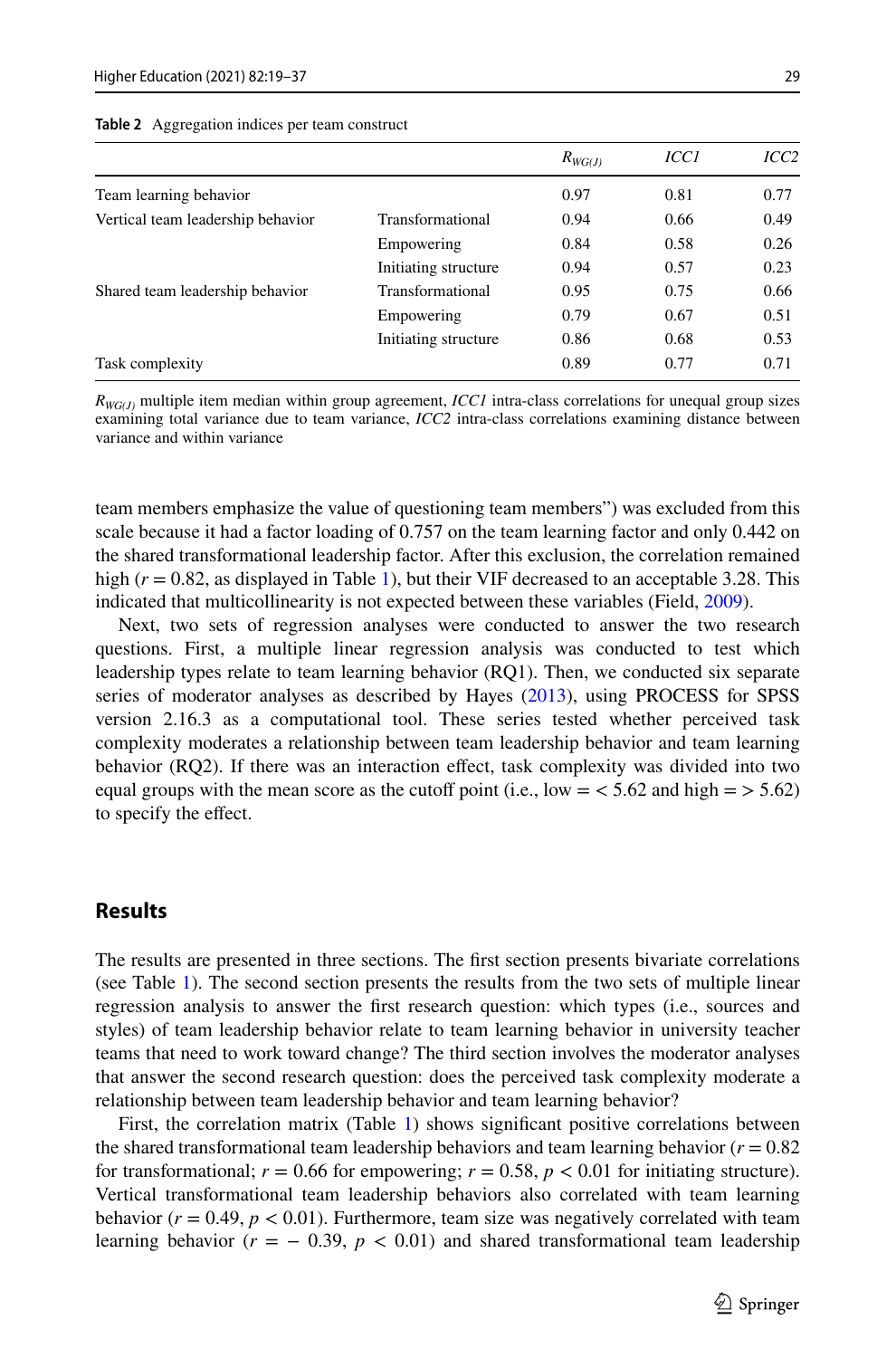|                                          |            | Team learning behavior |          |          |                  |
|------------------------------------------|------------|------------------------|----------|----------|------------------|
|                                          | Adj. $R^2$ | F(34)                  | β        | t        | $\boldsymbol{p}$ |
|                                          | 0.642      | 10.427                 |          |          | $0.000**$        |
| (Constant)                               |            |                        |          | 1.886    | 0.068            |
| Team size                                |            |                        | $-0.237$ | $-2.006$ | 0.053            |
| Team age                                 |            |                        | 0.046    | 0.381    | 0.705            |
| Vertical transformational leadership     |            |                        | 0.283    | 1.813    | 0.079            |
| Vertical empowering leadership           |            |                        | $-0.126$ | $-0.772$ | 0.445            |
| Vertical initiating structure leadership |            |                        | 0.050    | 0.445    | 0.659            |
| Shared transformational leadership       |            |                        | 0.567    | 3.454    | $0.001**$        |
| Shared empowering leadership             |            |                        | 0.011    | 0.043    | 0.966            |
| Shared initiating structure leadership   |            |                        | 0.090    | 0.483    | 0.632            |

<span id="page-11-0"></span>Table 3 Multiple linear regression analysis of the effects of team leadership styles and sources on team learning behavior

Standardized betas are reported.  $N = 43$  teams

*\*p* < 0.05; \*\**p* < 0.01 (two-tailed)

<span id="page-11-1"></span>

|                        |  |  |  | Table 4 Moderator effect of task complexity on the influence of vertical empowering team leadership on |  |  |
|------------------------|--|--|--|--------------------------------------------------------------------------------------------------------|--|--|
| team learning behavior |  |  |  |                                                                                                        |  |  |

|                                                            |          | Team learning behavior |          |          |                  |
|------------------------------------------------------------|----------|------------------------|----------|----------|------------------|
|                                                            | $R^2$    | F(37)                  | $\beta$  | t        | $\boldsymbol{p}$ |
|                                                            | .348     | 3.954                  |          |          | $0.006**$        |
| (Constant)                                                 |          |                        |          | 0.287    | 0.775            |
| Team size                                                  |          |                        | $-0.395$ | $-2.706$ | $0.010**$        |
| Team age                                                   |          |                        | 0.055    | 0.374    | 0.710            |
| Task complexity                                            |          |                        | $-0.007$ | $-0.050$ | 0.960            |
| Vertical empowering leadership                             |          |                        | 0.118    | 0.871    | 0.389            |
| Vertical empowering leadership $\times$<br>task complexity |          |                        | $-0.322$ | $-2.691$ | $0.011*$         |
| $R^2$ change due to interaction                            | 0.128    |                        |          |          |                  |
| $F(37)$ due to interaction                                 | 7.241    |                        |          |          |                  |
| $\boldsymbol{p}$                                           | $0.011*$ |                        |          |          |                  |

Reported coefficients are based on standardized variables.  $N = 43$  teams

\**p* < 0.05; \*\**p* < 0.01 (two-tailed)

behavior ( $r = -0.30$ ,  $p < 0.05$ ). Team age was negatively correlated with shared initiating structure  $(r = -0.31, p < 0.05)$ .

Second, with regard to research question 1, the multiple linear regression analysis (see Table [3\)](#page-11-0) on the infuences of all measured styles and sources of team leadership behavior on team learning behavior showed that shared transformational leadership behavior predicts team learning behavior significantly ( $\beta = 0.567$ ,  $p = 0.001$ , adj.  $R^2 = 0.642$ ).

Third, with regard to research question 2, six series of moderator analyses (displayed in Table [4\)](#page-11-1) revealed that task complexity moderates a relationship between vertical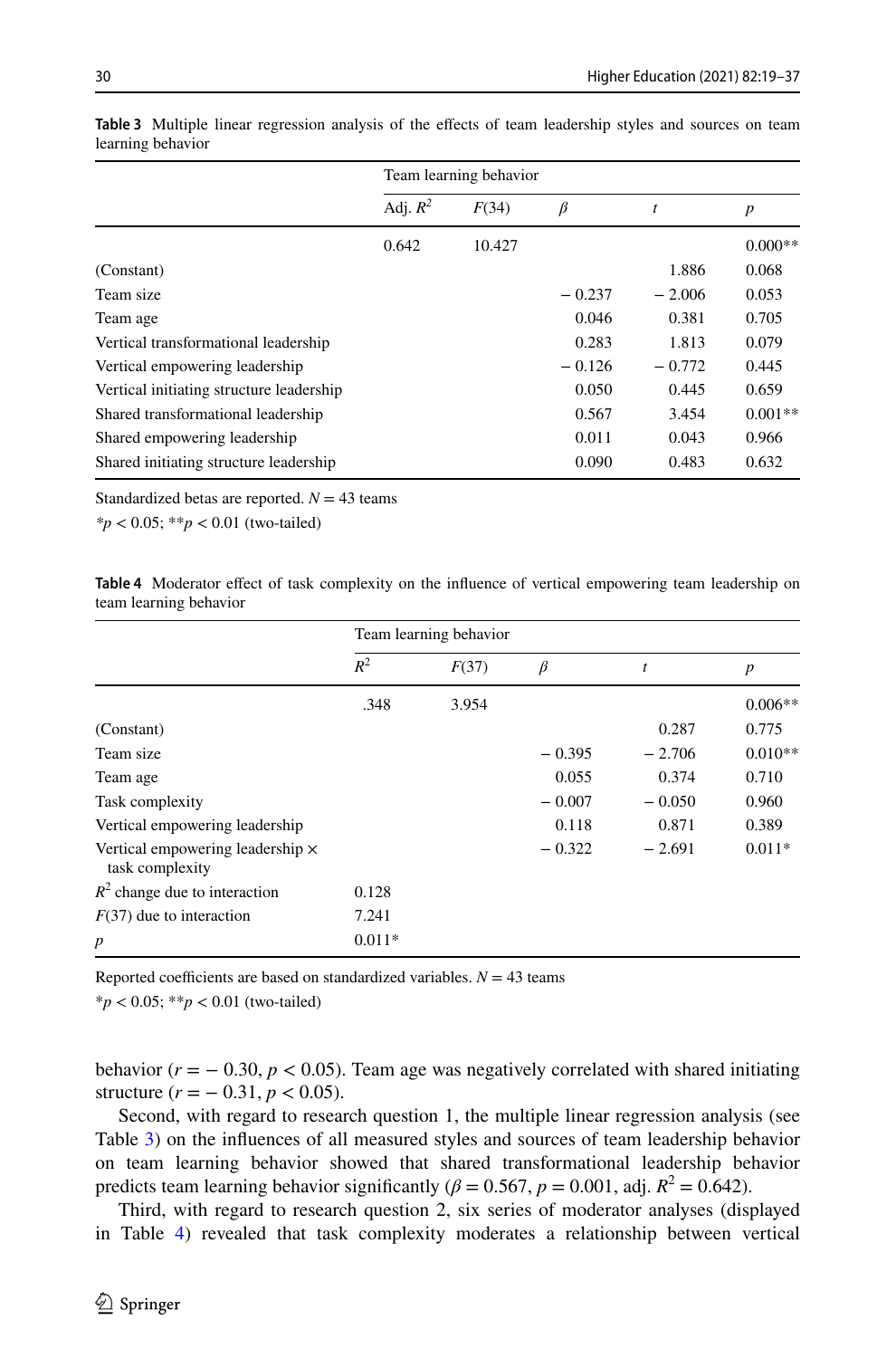

Vertical empowering team leadership behavior

<span id="page-12-0"></span>**Fig. 2** Plot of moderation effect of task complexity

empowering team leadership behavior and team learning behavior  $(\beta = -0.322)$ ,  $p = 0.011$ .

An interpretation of this interaction efect, as presented in Fig. [2](#page-12-0), shows specifcally that vertical empowering team leadership behavior positively infuences team learning behavior when task complexity is low ( $\beta$  = 0.559,  $p$  = 0.005). Vertical empowering team leadership behavior is not related to team learning when task complexity is high  $(\beta = -0.219,$  $p = 0.243$ .

# **Conclusion and discussion**

This study examined how team leadership behavior can support teacher teams working toward educational change. In particular, we were interested in which types of team leadership behavior support team learning behavior to achieve change. Two sets of regression analyses—including transformational, empowering, and initiating structure styles of team leadership behavior from vertical and shared sources—tested which leadership types relate to team learning behavior (RQ1). Six series of moderator analyses tested whether the perceived task complexity moderates a relationship between team leadership behavior and team learning behavior (RQ2). Our analyses resulted in two key fndings.

Firstly, considering all six types of team leadership behavior, our fndings reveal that learning behavior in teams is best supported by a transformational team leadership behavior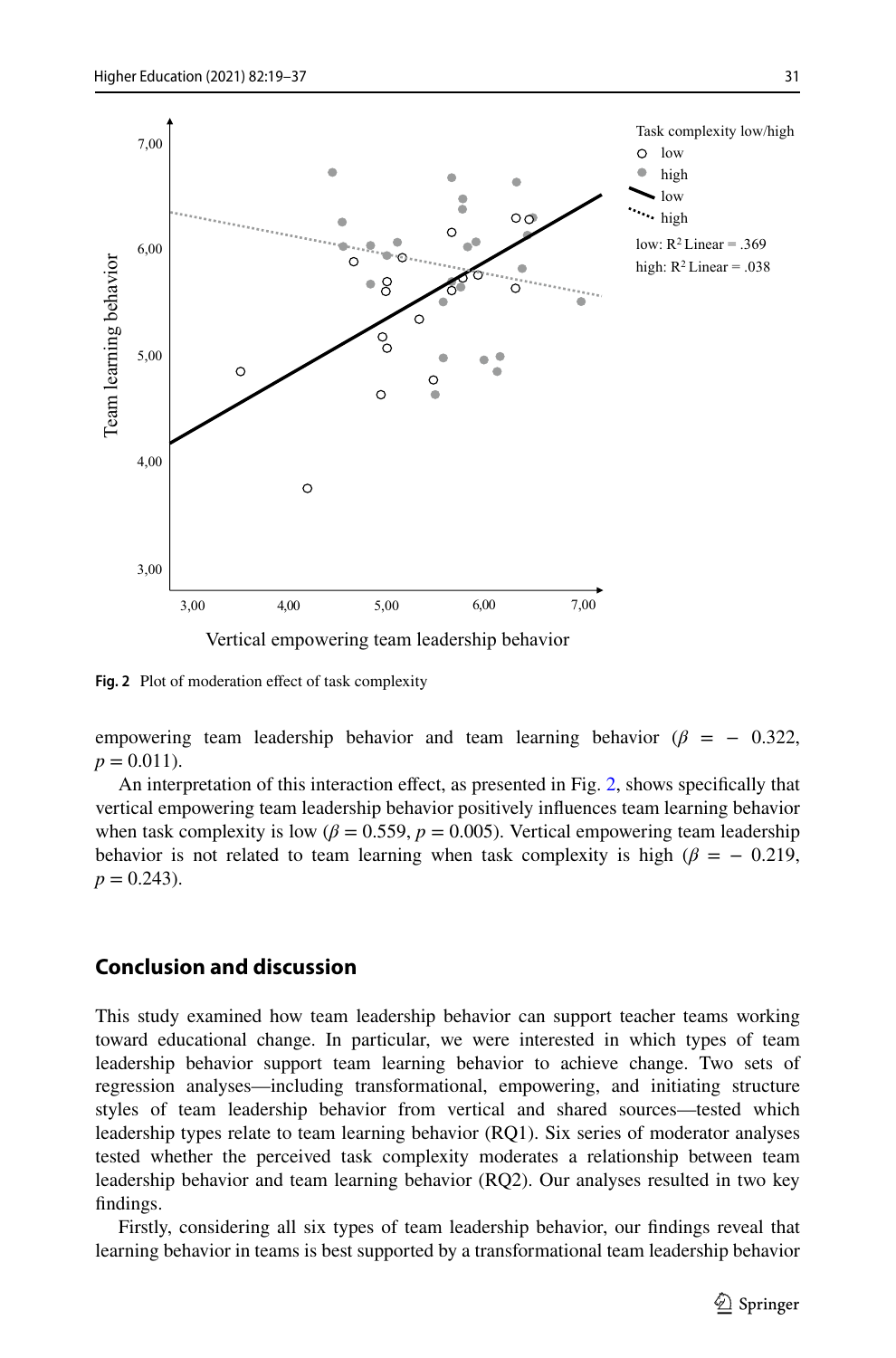style originating from a shared source (RQ1). Challenging the status quo collaboratively and stimulating each other's intellect strongly contribute to team learning behavior. This fnding confrms earlier research that showed a need for transformational vertical leadership behavior when teams are responsible for developing innovative services or products (e.g., Bucic et al., [2010\)](#page-16-10). Our fndings add a new and detailed interpretation to shared leadership in higher education and its outcomes (Kezar & Holcombe, [2017](#page-17-14)). The learning behavior of the university teacher teams in our sample needed mutual transformational support *more* than the empowering and initiating structure styles *and* more than the support of their formal team leaders. This fnding leads to an advanced perspective on how to support university teachers who need to overcome a tendency to avoid change and a preference for working and learning individually (Furco & Moely, [2012](#page-16-5); Klein & Falk-Krzesinski, [2017;](#page-17-7) Koeslag-Kreunen, Van den Bossche et al., [2018\)](#page-17-6).

The present study observed team leadership behavior in a new way. We examined which styles belong to particular sources supporting team learning behavior. In this respect, it difers from established methods that solely focus on single styles or sources (e.g., Tian et al., [2016](#page-17-15)) or on how leadership is organized in terms of positions (Bouwmans et al., [2019;](#page-16-9) Hairon & Goh, [2015\)](#page-16-8). Moreover, our research collected evidence on outcomes of shared leadership (Kezar & Holcombe, [2017\)](#page-17-14). Finally, we did not exclude the formal team leader when measuring shared team leadership behavior. Data aggregation indices showed it was reliable to aggregate the individual ratings of team members and leaders per team at the team level (Van Mierlo et al., [2008](#page-18-3)), which confrms views that any member can show team leadership behavior, regardless of their formal position (MacBeath, [2005](#page-17-12); Young, [2017\)](#page-18-2).

Our fndings indicate that when teams utilize the leadership capacities of all team members regardless of formal positions, they overcome their habits and infuence and encourage each other to take a chance on team learning behavior. This frst key fnding shows that *all* team members should engage in the specifc behavior of challenging the status quo and stimulating intellect that keeps the team in motion rather than basing their actions on one single team leader.

Secondly, our results show that vertical empowering team leadership behavior positively infuences team learning behavior when team members perceive task complexity as low (RQ2). This result is based on moderator analyses that tested whether the perceived task complexity moderates a relationship between team leadership behavior and team learning behavior. It appears that the relationship between empowering team leadership behavior and team learning behavior depends on the perceived task complexity. This second key fnding contributes to understanding the moderating role of the specifc team task (Koeslag-Kreunen, Van der Klink et al., [2018\)](#page-17-13). Specifcally, it signifes that formal team leaders who empower teamwork only afected team learning behavior if their teams perceived that their task was not complex.

So, while the frst key fnding emphasizes the importance of transformational team leadership behavior as a shared activity of all members (including the formal leader), this second fnding reveals when and which specifc team leadership behavior of solely formal team leaders is important. Observing the infuence of task complexity provides innovative directions for how to support team learning when teachers do not necessarily recognize new elements in their task, which is likely to occur (e.g., Furco & Moely, [2012](#page-16-5)). The teams in our sample were explicitly selected based on the shared responsibility to work toward educational change, which is considered a highly complex task because standard solutions are absent. However, although their task may be objectively complex, team members might experience the task complexity as low and might feel that relying on existing knowledge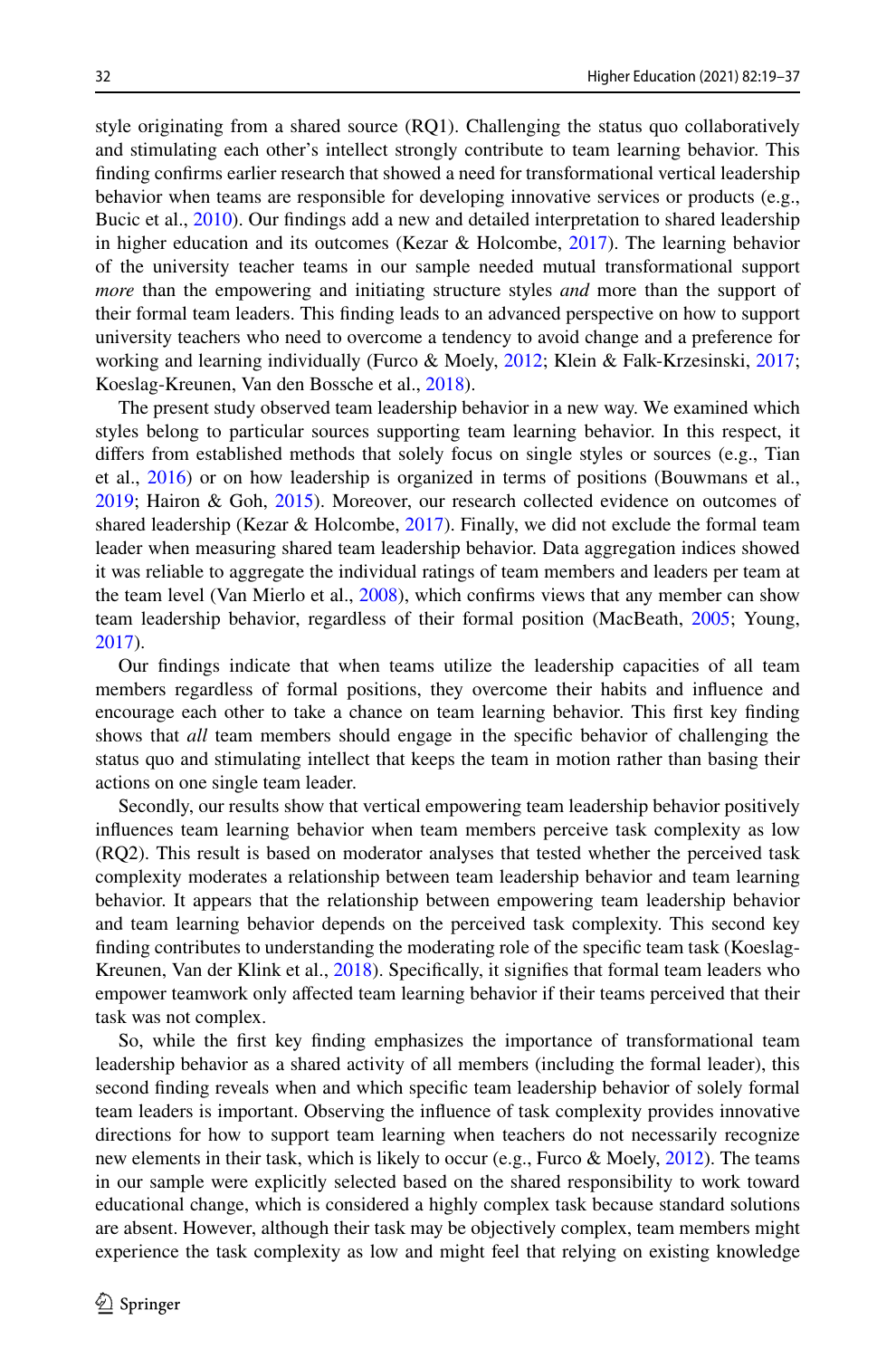and adapting or using known working methods will be enough to succeed (Ellström, [2001](#page-16-11)). These teams could be considered "at risk" because they may not automatically sense that they need each other's input to develop new knowledge by engaging in team learning behaviors. In such cases, our fndings show that it is essential that team leaders demonstrate behavior that encourages teamwork, interaction, and the coordination of individual efforts at the team level.

In sum, this study concludes that (1) team members should encourage each other to challenge the status quo and not avoid constructive confict about new ways of designing education, and (2) vertical empowering team leadership behavior is only efective when team members perceive task complexity as low.

### **Limitations, future research, and implications**

The two key fndings contribute substantially to understanding when leadership does indeed support teacher team learning behavior. This study built upon current team and educational research by comparing the infuence of six types of team leadership behavior on team learning behavior in university teacher teams working toward educational change. The fndings enrich current team leadership literature, which rarely addresses multiple types of team leadership behavior (Tian et al., [2016\)](#page-17-15), relates team leadership behavior mainly to team performance (Burke et al., [2006](#page-16-7); Nicolaides et al., [2014](#page-17-10)), and is largely conducted outside educational contexts (Koeslag-Kreunen, Van der Klink et al., [2018\)](#page-17-13).

The fndings ofer two directions for further understanding complex social interactions related to learning and leadership behavior in teams.<sup>[2](#page-14-0)</sup> First, we suggest that future studies take a longitudinal approach to specify which type of team leadership behavior is needed in which team phase to advance understanding of how to support team learning behavior over time, as our cross-sectional approach limits such a comprehensive understanding. For example, we included team age as a control variable in this study and we found that it was inversely related to shared initiating structure. This may imply that younger teams focus on structuring processes collaboratively more than older teams. Along similar lines, Lorinkova, Pearsall, and Sims [\(2012](#page-17-20)) showed that team leaders' structuring behaviors support teams in the early stages and that empowering leaders are more important as team processes evolve over time. We recommend not only including multiple types of leadership behavior as this study did, but also examining its infuence on team learning behavior over time to understand how learning and leadership behaviors in teams evolve and infuence each other.

We also recommend that perceived task complexity is included in these longitudinal approaches. By examining the infuence of perceived task complexity, this study was able to specify when which type of team leadership behavior was important to fuel team learning behavior. Longitudinal studies may provide new insights about what infuences the task perception of teams (e.g., How does perceptions of task complexity change? Or how does leadership behavior infuence these changes?).

A second recommendation for future research is related to our self-report questionnaire methodology. This approach enabled us to analyze data that refected on and combined

<span id="page-14-0"></span><sup>&</sup>lt;sup>2</sup> We thank an anonymous reviewer for suggesting referring to the current study as "stage one in trying to understand these complex social interactions."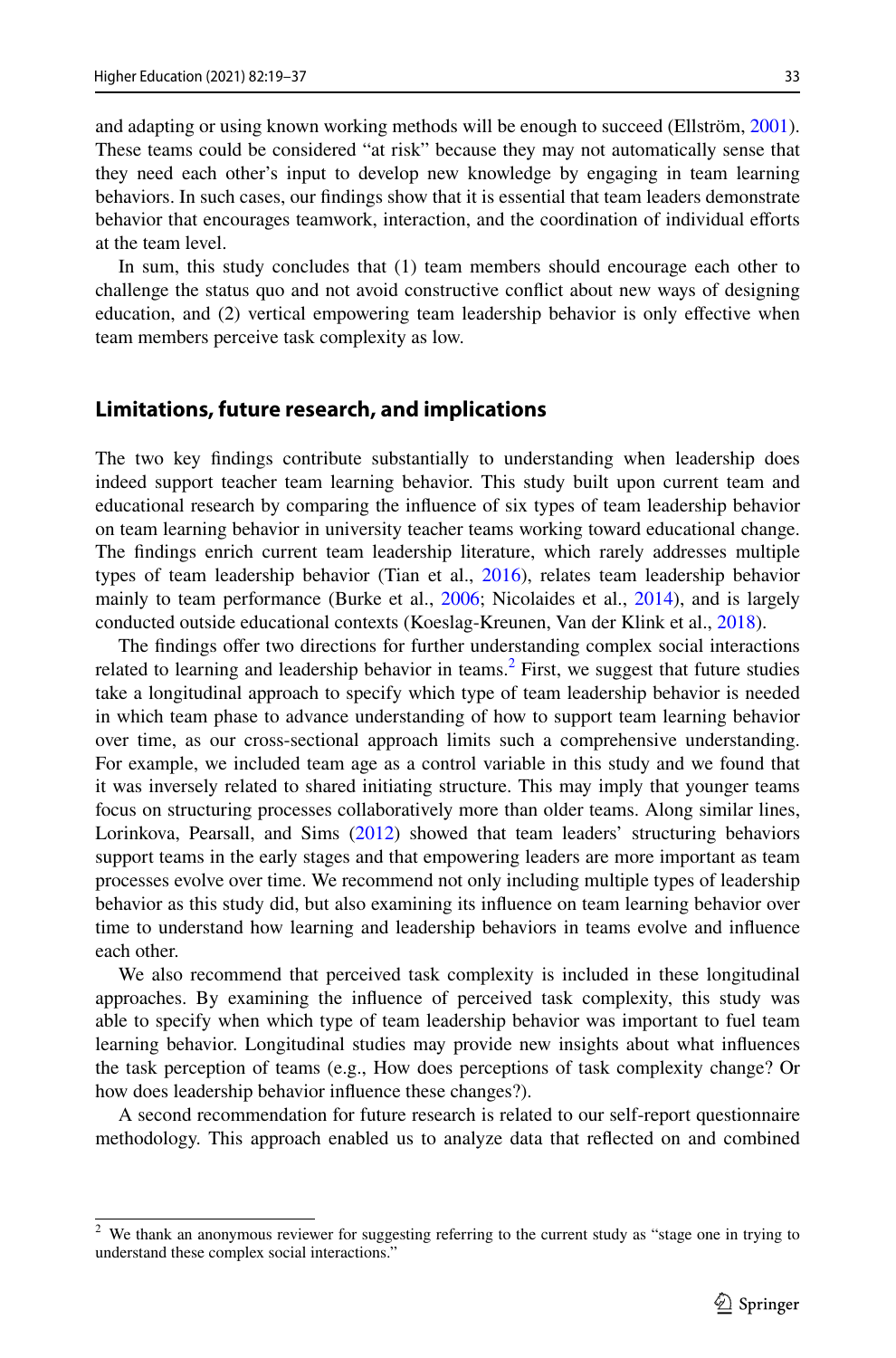multiple perspectives on performed team behaviors (Atwater et al., [2002](#page-15-0)). Furthermore, using multiple informants per team (consisting of at least two thirds of the team members, including the team leader) and assessing the reliability of data aggregation per team allowed us to draw conclusions based on repeated measures per construct (Van Mierlo et al., [2008](#page-18-3)). Nevertheless, future studies that apply a mixed methods approach (e.g., observations and interviews) may support a fuller exploration of team leadership dynamics and what exactly is happening there.<sup>[3](#page-15-1)</sup>

To conclude, our results provide directions for how to support team learning behavior in university teacher teams that are responsible for working toward educational change. This study showed that leadership behavior in university teacher teams stems from both vertical and shared sources, which contributes to views that leadership in education is distributed and performed by both formal and informal leaders (Bouwmans et al., [2019;](#page-16-9) Young, [2017\)](#page-18-2). This was further specifed by exploring which type of team leadership behavior is important for supporting team learning behavior. We found that—given the diferent types of leadership behavior in teams—team members who challenge routines and encourage one another to seek alternatives supported each other in sharing unique ideas and expertise, co-constructing new knowledge, and acting upon diferences. This indicates that university teacher teams should not wait for directions from formal leaders who pave the way for them. Instead, we recommend that they overcome their routines together.

At the same time, this study revealed that it is unlikely that all university teacher teams will automatically recognize that they need to work and learn together to develop change. Such teams need leaders to empower their learning behavior by emphasizing teamwork. Consequently, we conclude that bringing about educational change in higher education is a shared responsibility of both team leaders and team members, which is shaped around processes that afect how they infuence and stimulate each other given the task they face and using all available leadership capabilities and expertise.

**Funding** Maastricht University

## **Compliance with Ethical Standards**

**Confict of interest** The authors declare that they have no confict of interest.

**Open Access** This article is licensed under a Creative Commons Attribution 4.0 International License, which permits use, sharing, adaptation, distribution and reproduction in any medium or format, as long as you give appropriate credit to the original author(s) and the source, provide a link to the Creative Commons licence, and indicate if changes were made. The images or other third party material in this article are included in the article's Creative Commons licence, unless indicated otherwise in a credit line to the material. If material is not included in the article's Creative Commons licence and your intended use is not permitted by statutory regulation or exceeds the permitted use, you will need to obtain permission directly from the copyright holder. To view a copy of this licence, visit [http://creativecommons.org/licenses/by/4.0/.](http://creativecommons.org/licenses/by/4.0/)

### **References**

<span id="page-15-0"></span>Atwater, L. E., Waldman, D. A., & Brett, J. F. (2002). Understanding and optimizing multisource feedback. *Human Resource Management, 41*(2), 193–208. <https://doi.org/10.1002/hrm.10031>

<span id="page-15-1"></span>We thank an anonymous reviewer for this recommendation.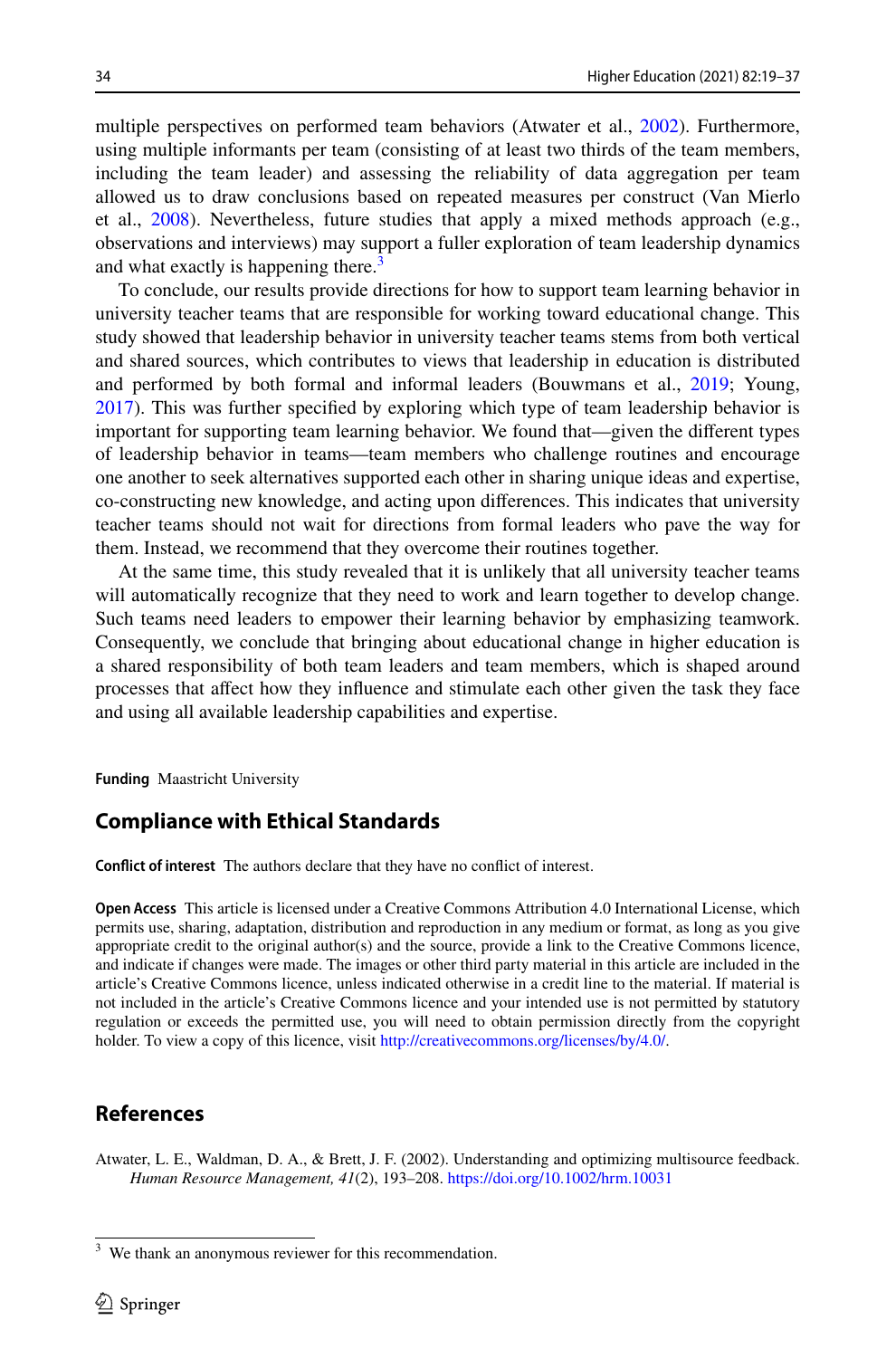- <span id="page-16-13"></span>Baker, M. (1994). A model for negotiation in teaching-learning dialogues. *Journal of Artifcial Intelligence in Education*, 5(2), 199–254. Retrieved from [https://www.researchgate.net/publication/32231399\\_A\\_](https://www.researchgate.net/publication/32231399_A_model_for_negotiation_in_teaching-learning_dialogues) model for negotiation in teaching-learning dialogues
- <span id="page-16-15"></span>Bass, B., & Avolio, B. J. (1994). *Improving organizational efectiveness through transformational leadership*. Thousand Oaks, CA: SAGE Publications.
- <span id="page-16-20"></span>Bliese, P. D. (2000). Within-group agreement, non-independence, and reliability: Implications for data aggregation and analysis. In K. J. Klein & S. W. J. Kozlowski (Eds.), *Multilevel Theory, Research, and Methods in Organizations* (pp. 349–381). San Francisco, CA: Jossey-Bass.
- <span id="page-16-9"></span>Bouwmans, M., Runhaar, P., Wesselink, R., & Mulder, M. (2019). Towards distributed leadership in vocational education and training schools: The interplay between formal leaders and team members. *Educational Management Administration & Leadership, 47*(4), 555–571. [https://doi.](https://doi.org/10.1177/1741143217745877) [org/10.1177/1741143217745877](https://doi.org/10.1177/1741143217745877)
- <span id="page-16-2"></span>Bron, R., Endedijk, M. D., van Veelen, R., & Veldkamp, B. P. (2018). The joint infuence of intra- and interteam learning processes on team performance: A constructive or destructive combination? *Vocations and Learning, 11*(3), 449–474. <https://doi.org/10.1007/s12186-018-9197-z>
- <span id="page-16-6"></span>Bryman, A. (2007). Efective leadership in higher education: A literature review. *Studies in Higher Education, 32*(6), 693–710.<https://doi.org/10.1080/03075070701685114>
- <span id="page-16-10"></span>Bucic, T., Robinson, L., & Ramburuth, P. (2010). Efects of leadership style on team learning. *Journal of Workplace Learning, 22*(4), 228–248. <https://doi.org/10.1108/13665621011040680>
- <span id="page-16-7"></span>Burke, C. S., Stagl, K. C., Klein, C., Goodwin, G. F., Salas, E., & Halpin, S. M. (2006). What type of leadership behaviors are functional in teams? A meta-analysis. *Leadership Quarterly, 17*(3), 288–307. <https://doi.org/10.1016/j.leaqua.2006.02.007>
- <span id="page-16-19"></span>Cohen, A., & Doveh, E. (2005). Signifcance tests for diferences between dependent intraclass correlation coefficients (ICCs). In F. Dansereau & F. J. Yammarino (Eds.), *Multi-level issues in strategy and methods* (4th ed., pp. 373–420). Bingley, UK: Emerald Group Publishing Limited.
- <span id="page-16-0"></span>Cohen, S. G., & Bailey, D. E. (1997). What makes teams work: Group efectiveness research from the shop foor to the executive suite. *Journal of Management, 23*(3), 239–290. [https://doi.org/10.1177/01492](https://doi.org/10.1177/014920639702300303) [0639702300303](https://doi.org/10.1177/014920639702300303)
- <span id="page-16-16"></span>Cooke, N. J., Kiekel, P. A., & Helm, E. E. (2001). Measuring team knowledge during skill acquisition of a complex task. *International Journal of Cognitive Ergonomics, 5*(3), 297–315. [https://doi.org/10.1207/](https://doi.org/10.1207/S15327566IJCE0503_10) [S15327566IJCE0503\\_10](https://doi.org/10.1207/S15327566IJCE0503_10)
- <span id="page-16-18"></span>Dixon, M. A., & Cunningham, G. B. (2006). Data aggregation in multilevel analysis: A review of conceptual and statistical Issues. *Measurement in Physical Education and Exercise Science, 10*(2), 85–107. [https](https://doi.org/10.1207/s15327841mpee1002_2) [://doi.org/10.1207/s15327841mpee1002\\_2](https://doi.org/10.1207/s15327841mpee1002_2)
- <span id="page-16-4"></span>Edmondson, A. C. (1999). Psychological safety and learning behavior in work teams. *Administrative Science Quarterly, 44*(2), 350–383. <https://doi.org/10.2307/2666999>
- <span id="page-16-11"></span>Ellström, P.-E. (2001). Integrating learning and work: Problems and prospects. *Human Resource Development Quarterly, 12*(4), 421–435.<https://doi.org/10.1002/hrdq.1006>
- <span id="page-16-12"></span>Faraj, S., & Sproull, L. (2000). Coordinating expertise in software development teams. *Management Science, 46*(12), 1554–1568. <https://doi.org/10.1287/mnsc.46.12.1554.12072>
- <span id="page-16-21"></span>Field, A. (2009). *Discovering statistics using SPSS*. Thousand Oaks, CA: SAGE Publications.
- <span id="page-16-5"></span>Furco, A., & Moely, B. E. (2012). Using learning communities to build faculty support for pedagogical innovation: A multi-campus study. *Journal of Higher Education, 83*(1), 128–153. [https://doi.](https://doi.org/10.1080/00221546.2012.11777237) [org/10.1080/00221546.2012.11777237](https://doi.org/10.1080/00221546.2012.11777237)
- <span id="page-16-1"></span>Gast, I., Schildkamp, K., & Van der Veen, J. T. (2017). Team-based professional development interventions in higher education: A systematic review. *Review of Educational Research, 87*(4), 736–767. [https://doi.](https://doi.org/10.3102/0034654317704306) [org/10.3102/0034654317704306](https://doi.org/10.3102/0034654317704306)
- <span id="page-16-8"></span>Hairon, S., & Goh, J. W. (2015). Pursuing the elusive construct of distributed leadership. *Educational Management Administration & Leadership, 43*(5), 693–718. [https://doi.org/10.1177/1741143214](https://doi.org/10.1177/1741143214535745) [535745](https://doi.org/10.1177/1741143214535745)
- <span id="page-16-22"></span>Hayes, A. F. (2013). *Introduction to mediation, moderation, and conditional process analysis: A regressionbased approach*. New York, NY: Guilford Press.
- <span id="page-16-3"></span>Hoch, J. E. (2014). Shared leadership, diversity, and information sharing in teams. *Journal of Managerial Psychology, 29*(5), 541–564. <https://doi.org/10.1108/JMP-02-2012-0053>
- <span id="page-16-14"></span>Högfeldt, A.-K., Malmi, L., Kinnunen, P., Jerbrant, A., Strömberg, E., Berglund, A., & Villadsen, J. (2018). Leading the teacher team – balancing between formal and informal power in program leadership. *Tertiary Education and Management, 24*(1), 49–65. <https://doi.org/10.1080/13583883.2017.1384052>
- <span id="page-16-17"></span>Houle, C. O., Cyphert, F., & Boggs, D. (1987). Education for the professions. *Theory into Practice*, *26*(2), 87–93. Retrieved from [https://www.jstor.org/stable/1476578](http://www.jstor.org/stable/1476578)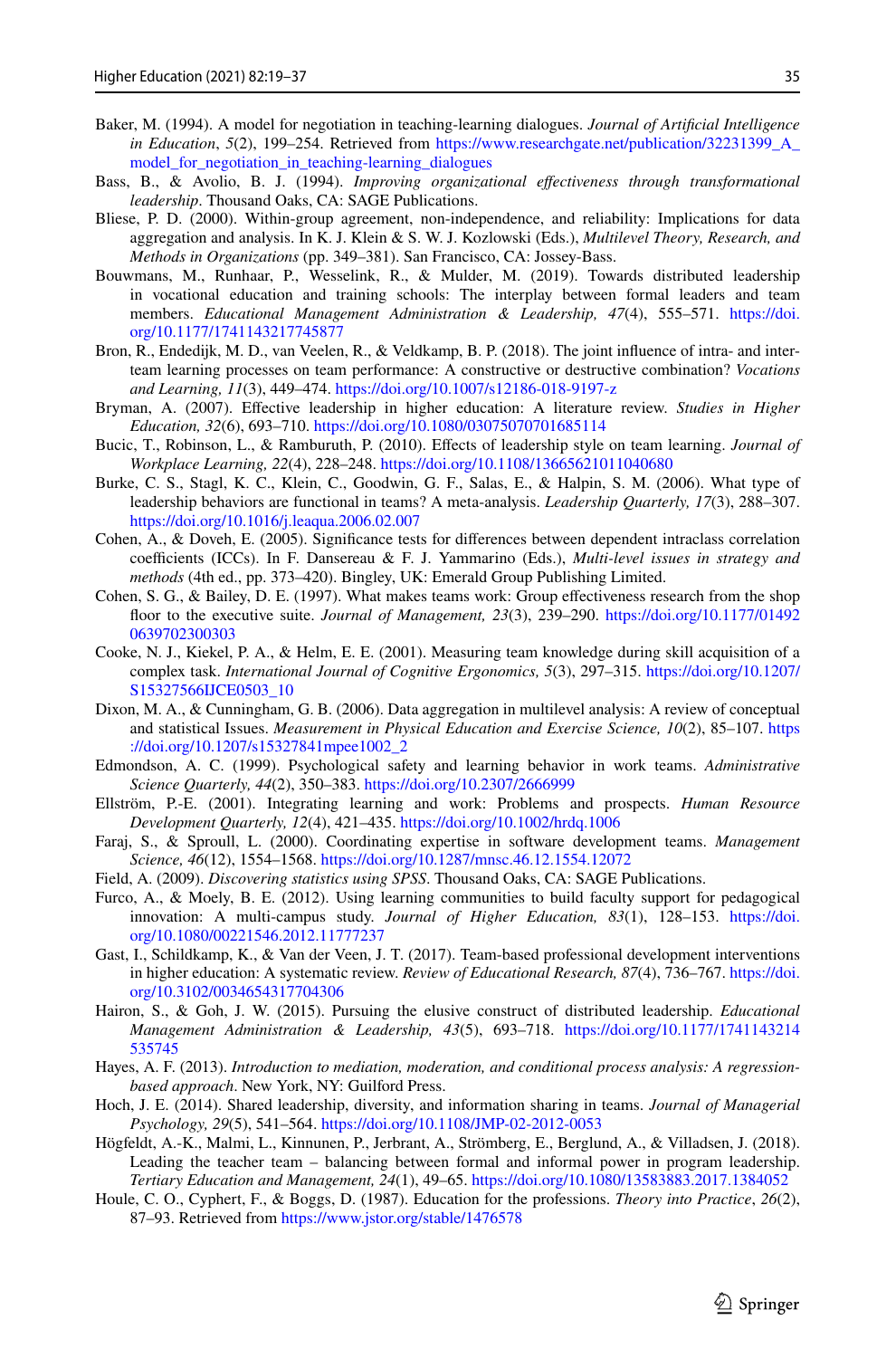- <span id="page-17-18"></span>James, L. R., Demaree, R. G., & Wolf, G. (1984). Estimating within-group interrater reliability with and without response bias. *Journal of Applied Psychology, 69*(1), 85–98. [https://doi.](https://doi.org/10.1037/0021-9010.69.1.85) [org/10.1037/0021-9010.69.1.85](https://doi.org/10.1037/0021-9010.69.1.85)
- <span id="page-17-2"></span>Kezar, A. (2011). What is the best way to achieve broader reach of improved practices in higher education? *Innovative Higher Education, 36*(4), 235–247. [https://doi.org/10.1007/s1075](https://doi.org/10.1007/s10755-011-9174-z) [5-011-9174-z](https://doi.org/10.1007/s10755-011-9174-z)
- <span id="page-17-14"></span>Kezar, A., & Holcombe, E. (2017). *Shared leadership in higher education: Important lessons from research and practice*. Washington, DC: American Council on Education.
- <span id="page-17-1"></span>Klaassen, R. G. (2018). Interdisciplinary education: A case study. *European Journal of Engineering Education, 43*(6), 842–859. <https://doi.org/10.1080/03043797.2018.1442417>
- <span id="page-17-7"></span>Klein, J. T., & Falk-Krzesinski, H. J. (2017). Interdisciplinary and collaborative work: Framing promotion and tenure practices and policies. *Research Policy, 46*(6), 1055–1061. [https://doi.](https://doi.org/10.1016/j.respol.2017.03.001) [org/10.1016/j.respol.2017.03.001](https://doi.org/10.1016/j.respol.2017.03.001)
- <span id="page-17-13"></span>Koeslag-Kreunen, M., Van den Bossche, P., Hoven, M., Van der Klink, M., & Gijselaers, W. (2018). When leadership powers team learning: A meta-analysis. *Small Group Research, 49*(4), 475–513. <https://doi.org/10.1177/1046496418764824>
- <span id="page-17-6"></span>Koeslag-Kreunen, M., Van der Klink, M., Van den Bossche, P., & Gijselaers, W. (2018). Leadership for team learning: The case of university teacher teams. *Higher Education, 75*(2), 191–207. [https://doi.](https://doi.org/10.1007/s10734-017-0126-0) [org/10.1007/s10734-017-0126-0](https://doi.org/10.1007/s10734-017-0126-0)
- <span id="page-17-8"></span>Kouzes, J., & Posner, B. Z. (2019). *Leadership in higher education: Practices that make a diference*. Oakland, CA: Berrett-Koehler Publishers.
- <span id="page-17-3"></span>Kozlowski, S. W. J., & Ilgen, D. R. (2006). Enhancing the efectiveness of work groups and teams. *Psychological Science in the Public Interest, 7*(3), 77–124. [https://doi.org/10.111](https://doi.org/10.1111/j.1529-1006.2006.00030.x) [1/j.1529-1006.2006.00030.x](https://doi.org/10.1111/j.1529-1006.2006.00030.x)
- <span id="page-17-4"></span>Lee, P., Gillespie, N., Mann, L., & Wearing, A. (2010). Leadership and trust: Their efect on knowledge sharing and team performance. *Management Learning, 41*(4), 473–491. [https://doi.](https://doi.org/10.1177/1350507610362036) [org/10.1177/1350507610362036](https://doi.org/10.1177/1350507610362036)
- <span id="page-17-19"></span>LeBreton, J. M., & Senter, J. L. (2008). Answers to 20 questions about interrater reliability and interrater agreement. *Organizational Research Methods, 11*(4), 815–852. [https://doi.org/10.1177/10944](https://doi.org/10.1177/1094428106296642) [28106296642](https://doi.org/10.1177/1094428106296642)
- <span id="page-17-0"></span>Lehtinen, E., Hakkarainen, K., & Palonen, T. (2014). Understanding learning for the professions: How theories of learning explain coping with rapid change. In S. Billett, C. Harteis, & H. Gruber (Eds.), *International Handbook of Research in Professional and Practice-based Learning* (pp. 199–224). Dordrecht: Springer, Netherlands. [https://doi.org/10.1007/978-94-017-8902-8\\_8](https://doi.org/10.1007/978-94-017-8902-8_8)
- <span id="page-17-20"></span>Lorinkova, N. M., Pearsall, M. J., & Sims, H. P. (2012). Examining the diferential longitudinal performance of directive versus empowering leadership in teams. *Academy of Management Journal, 56*(2), 573–596. <https://doi.org/10.5465/amj.2011.0132>
- <span id="page-17-12"></span>MacBeath, J. (2005). Leadership as distributed: a matter of practice. *School Leadership and Management, 25*(4), 349–366. <https://doi.org/10.1080/13634230500197165>
- <span id="page-17-10"></span>Nicolaides, V. C., LaPort, K. A., Chen, T. R., Tomassetti, A. J., Weis, E. J., Zaccaro, S. J., & Cortina, J. M. (2014). The shared leadership of teams: A meta-analysis of proximal, distal, and moderating relationships. *Leadership Quarterly*. <https://doi.org/10.1016/j.leaqua.2014.06.006>
- <span id="page-17-11"></span>Pearce, C. L., & Conger, J. A. (2003). Reframing the hows and whys of leadership. In C. L. Pearce & J. A. Conger (Eds.), *Shared leadership*. Thousand Oaks: SAGE Publications.
- <span id="page-17-9"></span>Pearce, C. L., & Sims, H. P. (2002). Vertical versus shared leadership as predictors of the efectiveness of change management teams: An examination of aversive, directive, transactional, transformational, and empowering leader behaviors. *Group Dynamics: Theory, Research, and Practice, 6*(2), 172– 197.<https://doi.org/10.1037//1089-2699.6.2.172>
- <span id="page-17-17"></span>Sarin, S., & McDermott, C. (2003). The effect of team leader characteristics on learning, knowledge application, and performance of cross-functional new product development teams. *Decision Sciences, 34*(4), 707–739. <https://doi.org/10.1111/j.1540-5414.2003.02350.x>
- <span id="page-17-5"></span>Somech, A. (2006). The efects of leadership style and team process on performance and innovation in functionally heterogeneous teams. *Journal of Management, 32*(1), 132–157. [https://doi.](https://doi.org/10.1177/0149206305277799) [org/10.1177/0149206305277799](https://doi.org/10.1177/0149206305277799)
- <span id="page-17-15"></span>Tian, M., Risku, M., & Collin, K. (2016). A meta-analysis of distributed leadership from 2002 to 2013. *Educational Management Administration and Leadership, 44*(1), 146–164. [https://doi.](https://doi.org/10.1177/1741143214558576) [org/10.1177/1741143214558576](https://doi.org/10.1177/1741143214558576)
- <span id="page-17-16"></span>Van Ameijde, J. D. J., Nelson, P. C., Billsberry, J., & Van Meurs, N. (2009). Improving leadership in higher education institutions: A distributed perspective. *Higher Education, 58*(6), 763–779. [https://](https://doi.org/10.1007/s10734-009-9224-y) [doi.org/10.1007/s10734-009-9224-y](https://doi.org/10.1007/s10734-009-9224-y)